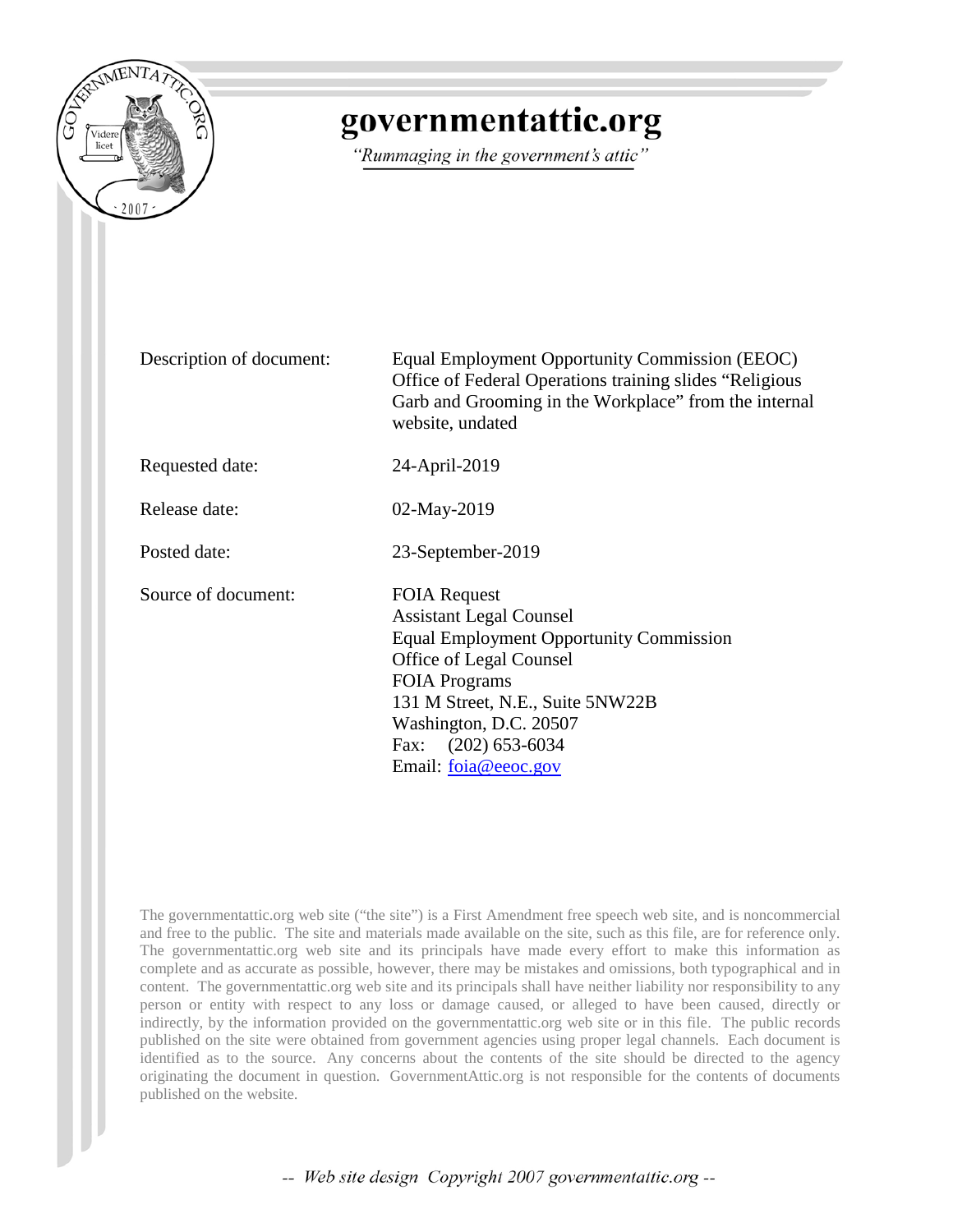

#### **U.S. EQUAL EMPLOYMENT OPPORTUNITY COMMISSION Office of Legal Counsel**

131 M St, N. E., Fifth Floor Washington, D. C. 20507 Toll Free: (877)-869-1802 TTY (202) 663-7026 FAX (202) 653-6056 Website: [www.eeoc.gov](http://www.eeoc.gov/)

May 2, 2019

**Re: FOIA No.: 820-2019-000378** (Religious Garb Training Slides)

Your Freedom of Information Act (FOIA) request, received on April 24, 2019, is processed. Our search began on April 24, 2019. All agency records in creation as of April 24, 2019 are within the scope of EEOC's search for responsive records. The paragraph(s) checked below apply.

- [ **X** ] Your request is granted.
- [ **X** ] You may contact the EEOC FOIA Public Liaison, Stephanie D. Garner, for further assistance or to discuss any aspect of your request. In addition, you may contact the Office of Government Information Services (OGIS) to inquire about the FOIA mediation services they offer.

The contact information for OGIS is as follows: Office of Government Information Services, National Archives and Records Administration, 8601 Adelphi RoadOGIS, College Park, Maryland 20740-6001, email at [ogis@nara.gov;](mailto:ogis@nara.gov) telephone at (202) 741-5770; toll free 1-877-684-6448; or facsimile at (202)741-5769.

The contact information for the FOIA Public Liaison: (see contact information in the above letterhead or under signature line).

[ **X** ] See the attached Comments page for further information.

Sincerely,

*/s/Sdgarner*

\_\_\_\_\_\_\_\_\_\_\_\_\_\_\_\_\_\_\_\_\_\_\_\_\_\_\_\_\_\_\_\_ Stephanie D. Garner Assistant Legal Counsel Phone: (202) 663-4634 [FOIA@eeoc.gov](mailto:FOIA@eeoc.gov)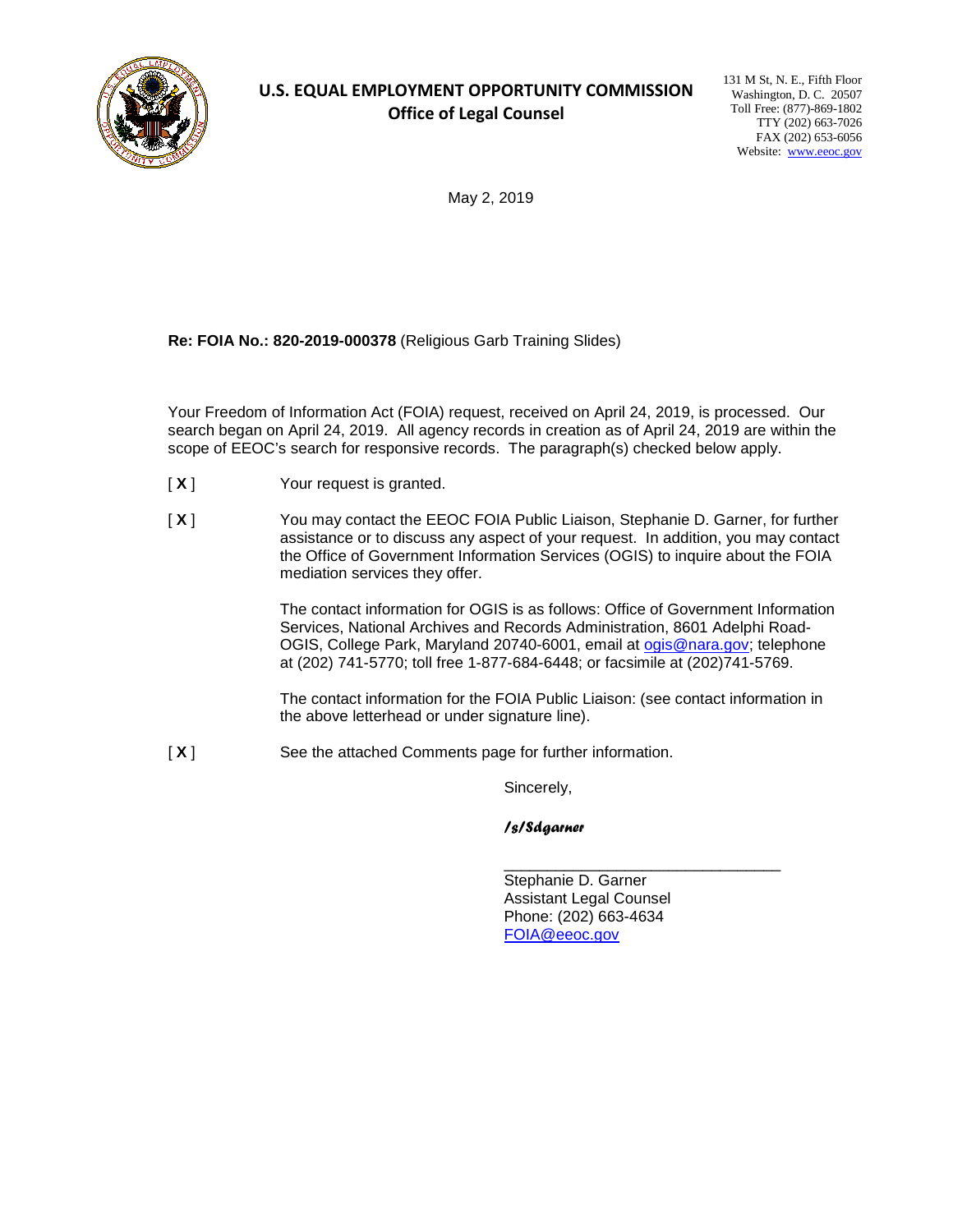#### **Comments**

This is in response to your Freedom of Information Act (FOIA) request. You request a copy of the EEOC's Office of Federal Operations training slides, regarding Religious Garb from the internal website. Your request is granted.

Attached for your review are the slides for "Religious Garb and Grooming in the Workplace" (26 pages).

This response was prepared by Tracy L. Smalls, Government Information Specialist, who may be reached at 202-663-4331.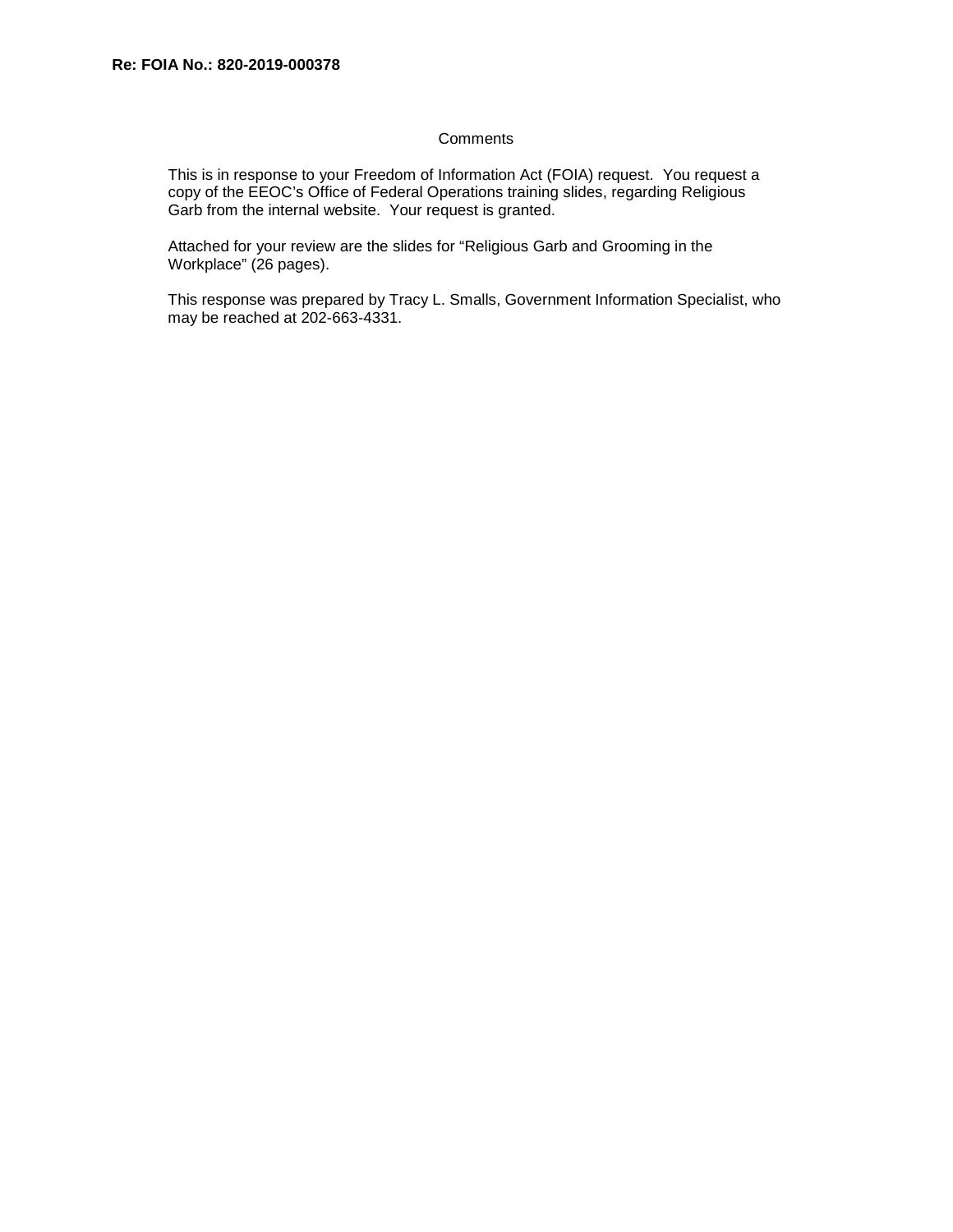**Religious Garb and Grooming in the Workplace:**

**Rights and Responsibilities Under Title VII of the Civil Rights Act of 1964**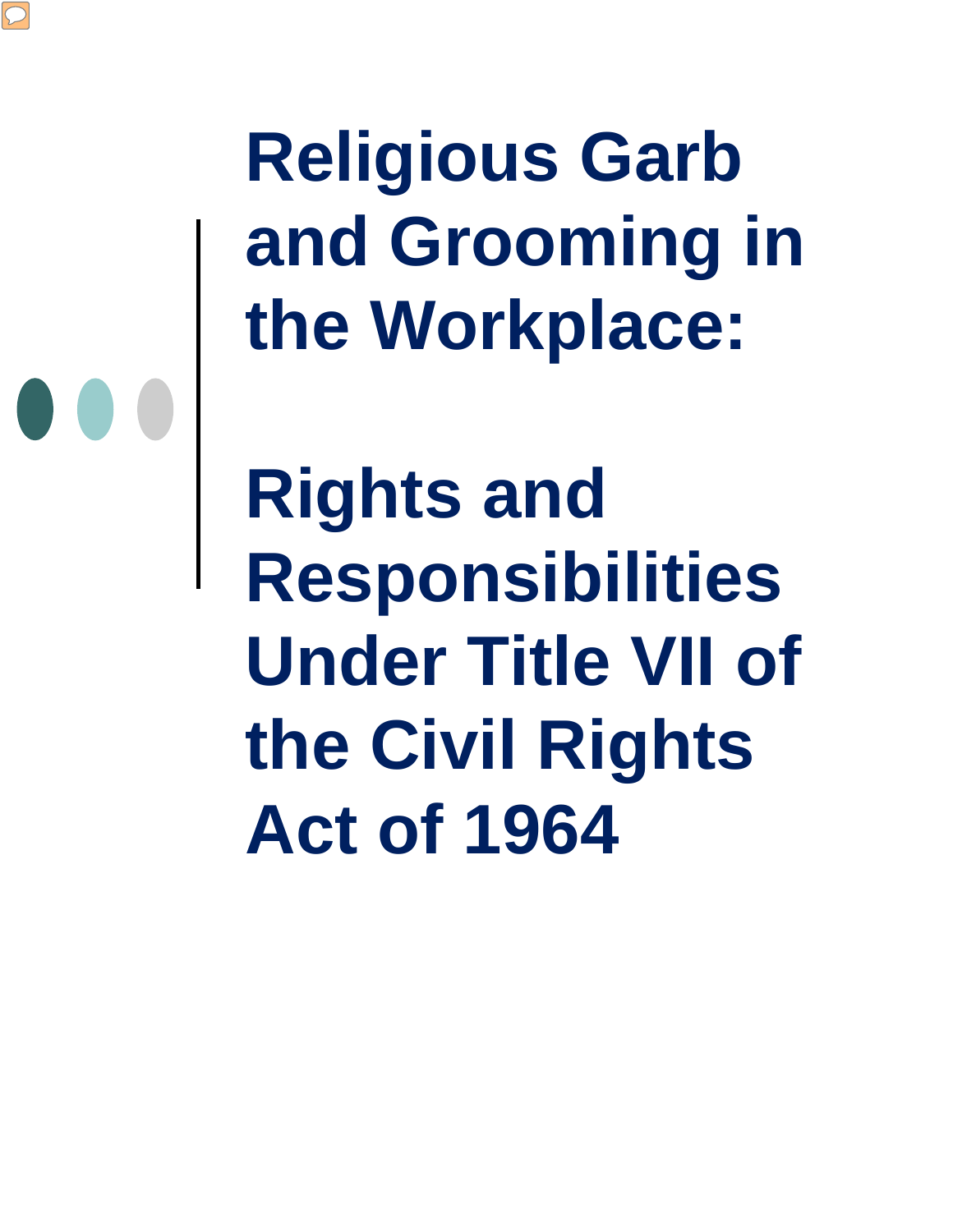### **What Is a "Garb and Grooming" Practice?**

 **Wearing religious clothing or articles**  *e.g.*, a Muslim hijab (headscarf), a Sikh turban, or a Christian cross

#### **Observing a religious prohibition against wearing certain garments**

*e.g.*, a Muslim, Pentecostal Christian, or Orthodox Jewish woman's practice of not wearing pants or short skirts

#### **Adhering to shaving or hair length observances**

*e.g.*, Sikh uncut hair and beard, Rastafarian dreadlocks, or Jewish peyes (sidelocks)

 **Wearing a religious object or a religious marking**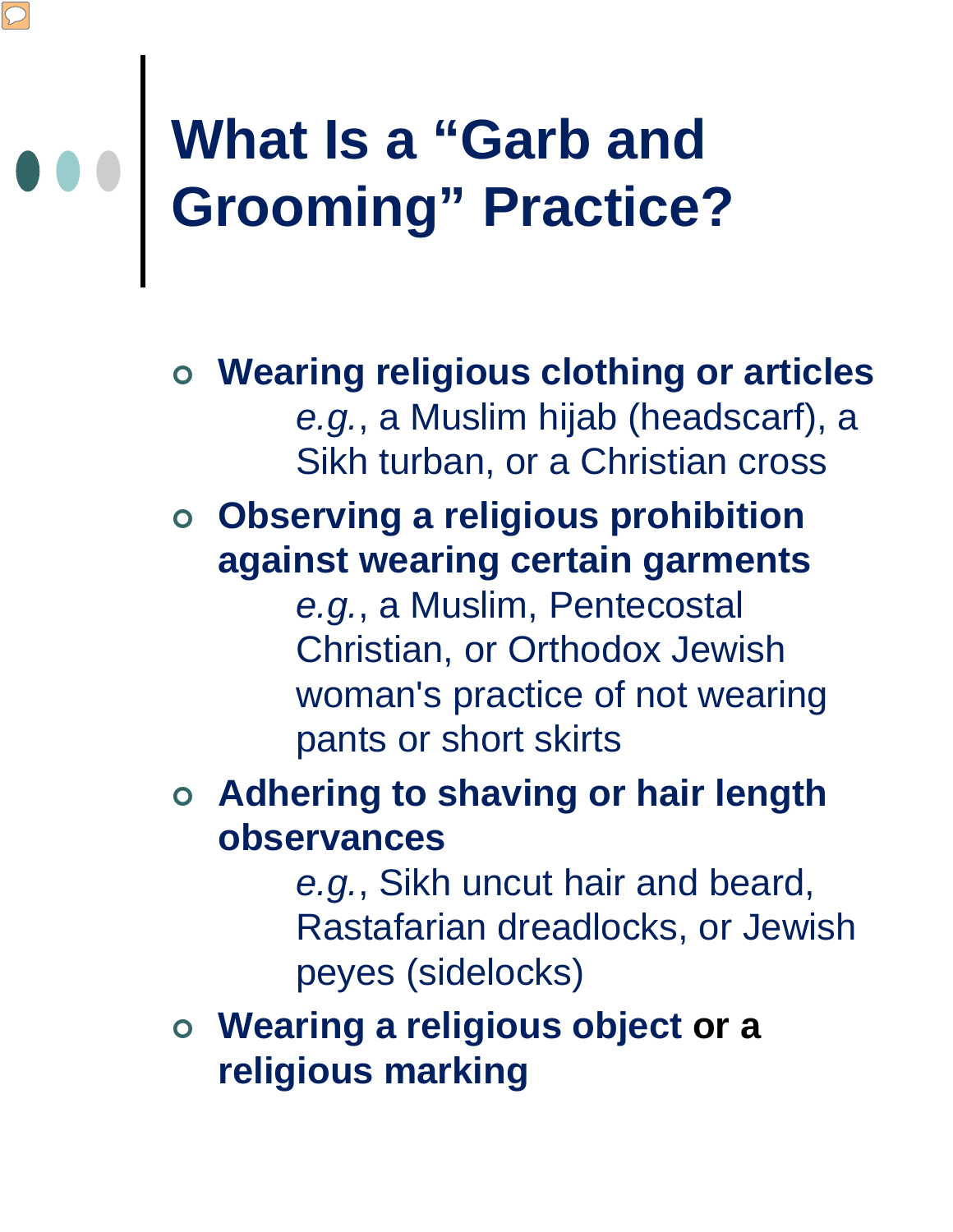## **Is a Garb and Grooming Practice Religious?**

- Determining whether a practice is "religious" under Title VII turns not on the nature of the activity, but on the employee's motivation
- *Examples: beards, dreadlocks, tattoos, piercings, modest clothing*
	- *"religious" under Title VII if worn for religious reason*
	- *not protected as "religious" if worn for fashion or other secular reason*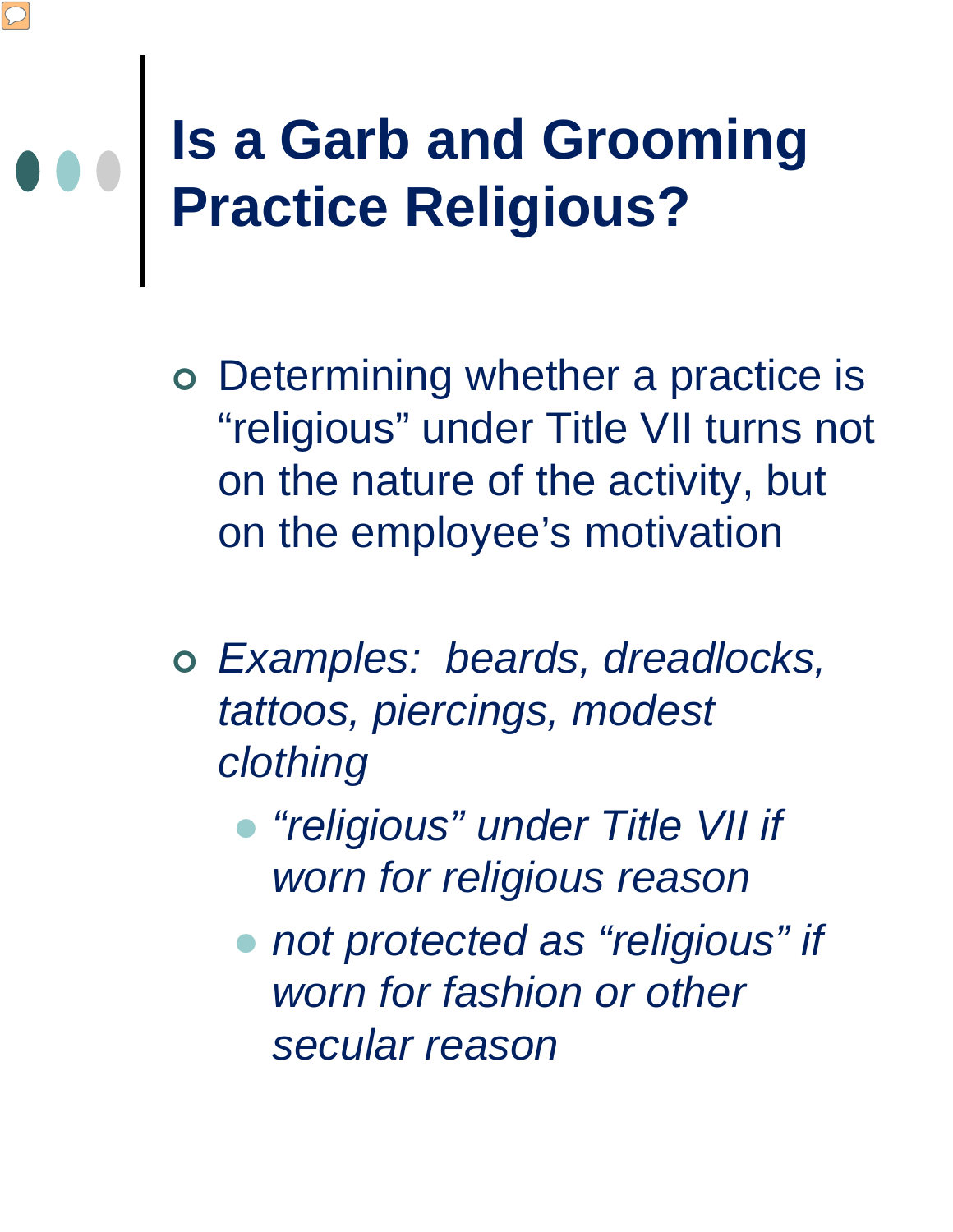#### **Example: Disparate Treatment or Segregation Based on "Customer Preference"**

- Adarsh, who wears a turban as part of his Sikh religion, is hired to work at the counter in a coffee shop. After Adarsh begins working, the crew from the construction site near the shop stops coming in for coffee. The crew complains to the shop manager that Adarsh, whom they mistakenly believe is Muslim, makes them uncomfortable in light of the September 11th attacks, and that he ought to be fired.
- *Will the manager violate Title VII if he terminates Adarsh because the coffee shop is losing the construction crew's business?*
- *What if the manager transfers Adarsh to a kitchen position in order to keep him out of customers' sight?*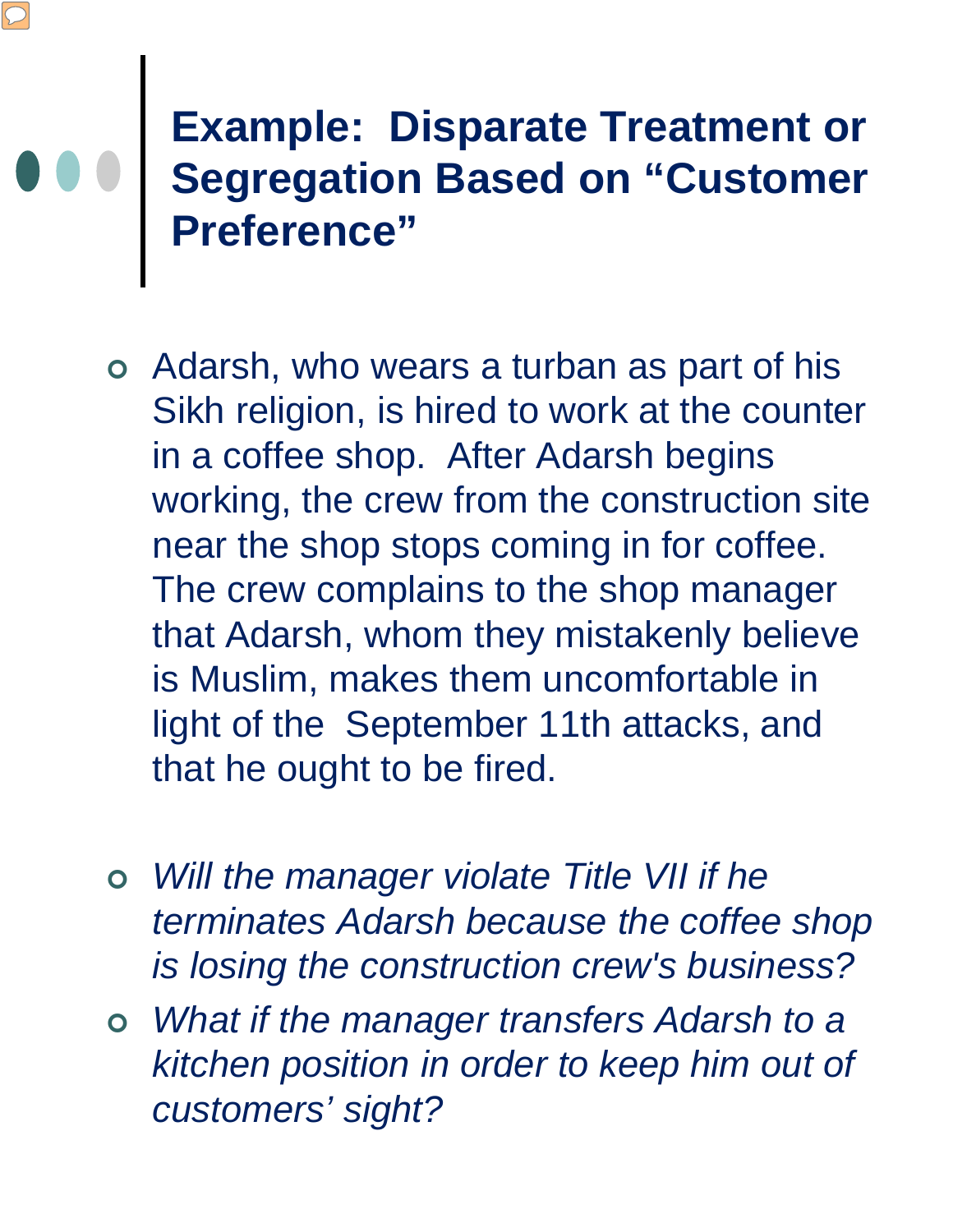#### **Religious Accommodation: Exceptions to Dress and Grooming Codes**

- When an employer's dress and grooming policy or preference conflicts with an employee's known *sincerely held religious beliefs or practices*, the employer must make an exception unless it would pose an undue hardship on the operation of the business.
- An employer may still hold other employees to the usual dress and grooming rules and expectations.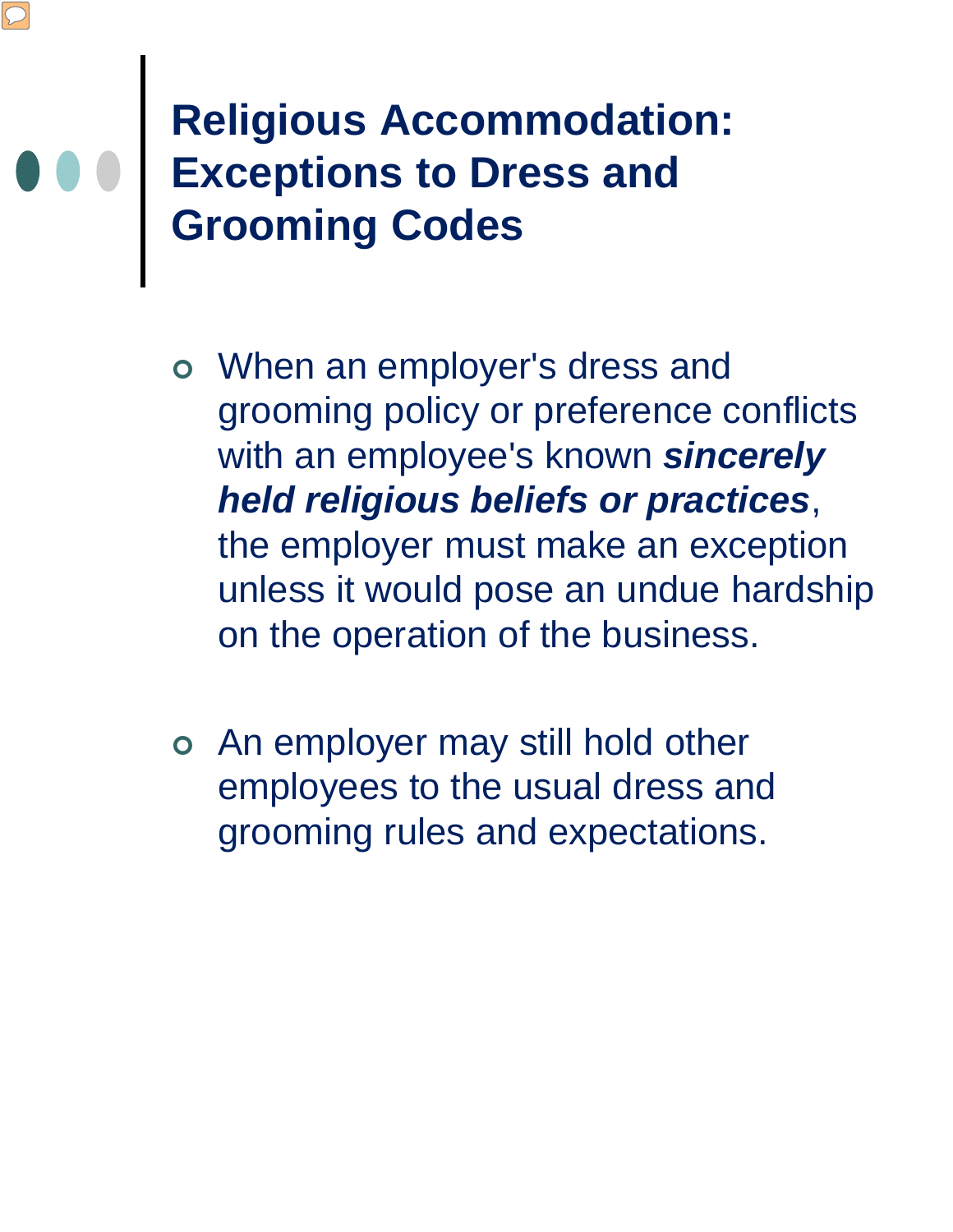## **Undue Hardship**

 a religious accommodation poses an "undue hardship" if it would pose "more than a *de minimis* burden" on the operation of the business

- case-by-case, fact -specific determination.
- much lower (i.e., easier for an employer to show) than the "undue hardship" defense to disability accommodation (defined in the ADA as "significant difficulty or expense")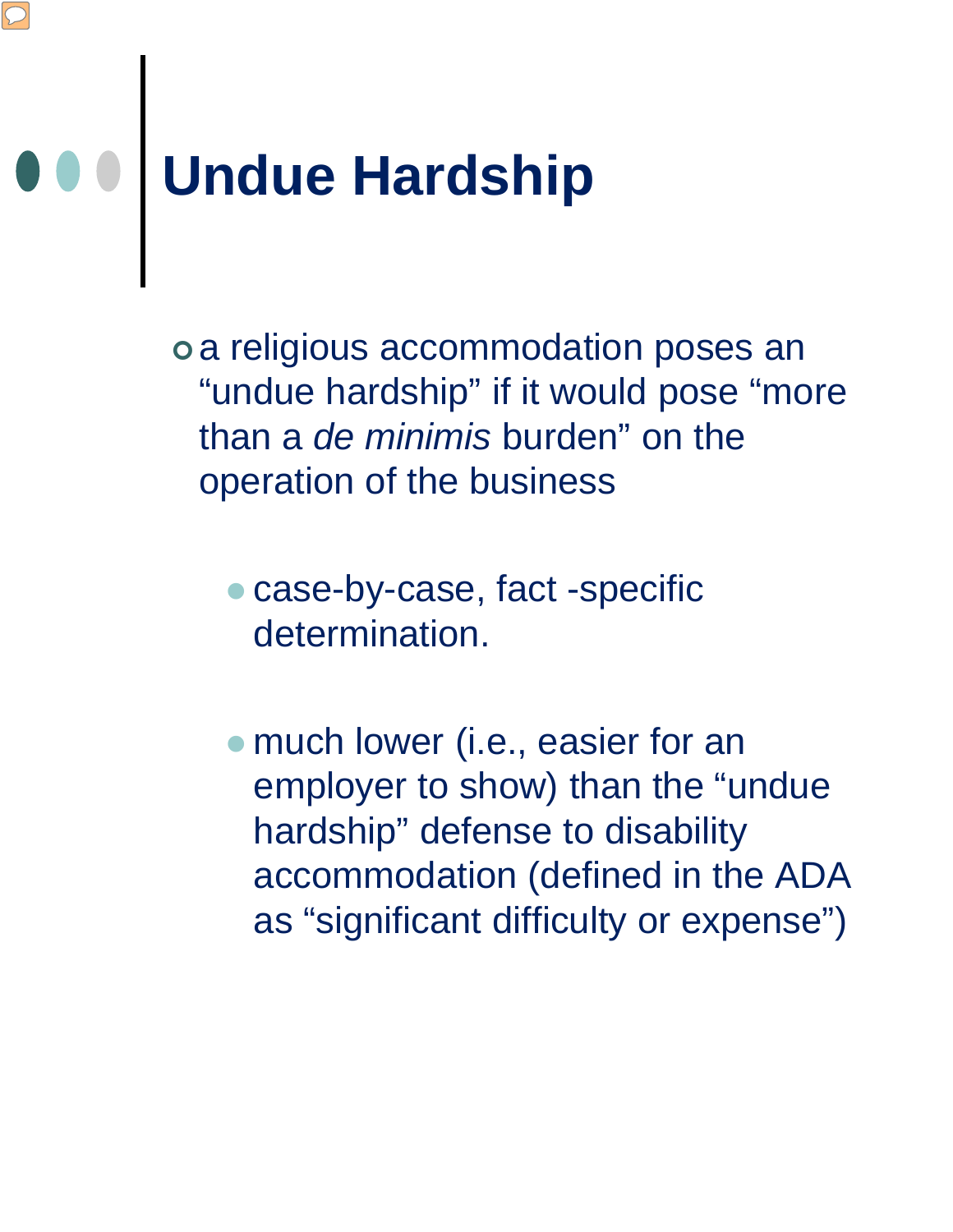#### **Religious Accommodation: "Sincerely Held" Religious Beliefs or Practices**

- Like the "religious" nature of a belief or practice, whether it is "sincerely held" is usually not in dispute
	- An employer should not automatically assume that a practice is not sincere just because
		- it is novel
		- the belief or degree of observance changed over time (e.g., employee converts, or becomes more observant), or
		- is only observed on a particular holiday (e.g., only wearing a Muslim headscarf during Ramadan).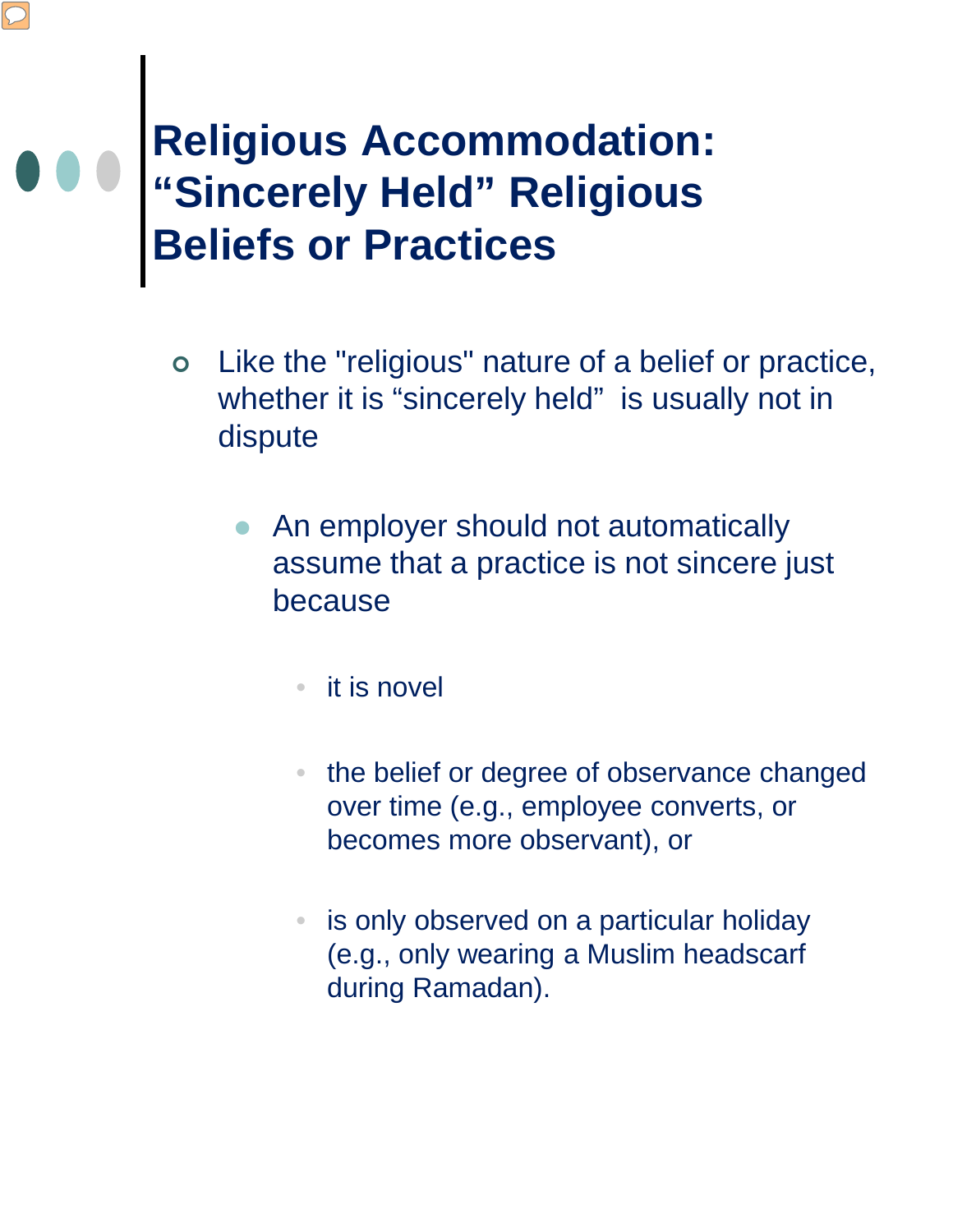#### **How Does an Employer Know To Consider a Religious Accommodation?**

- Typically, the employer will advise an applicant or employee of its dress code or grooming policy, and subsequently the applicant or employee will indicate that an exception is needed for religious reasons.
- But applicants and employees will not know to ask for an accommodation until the employer makes them aware of a workplace requirement that conflicts with their religious practice.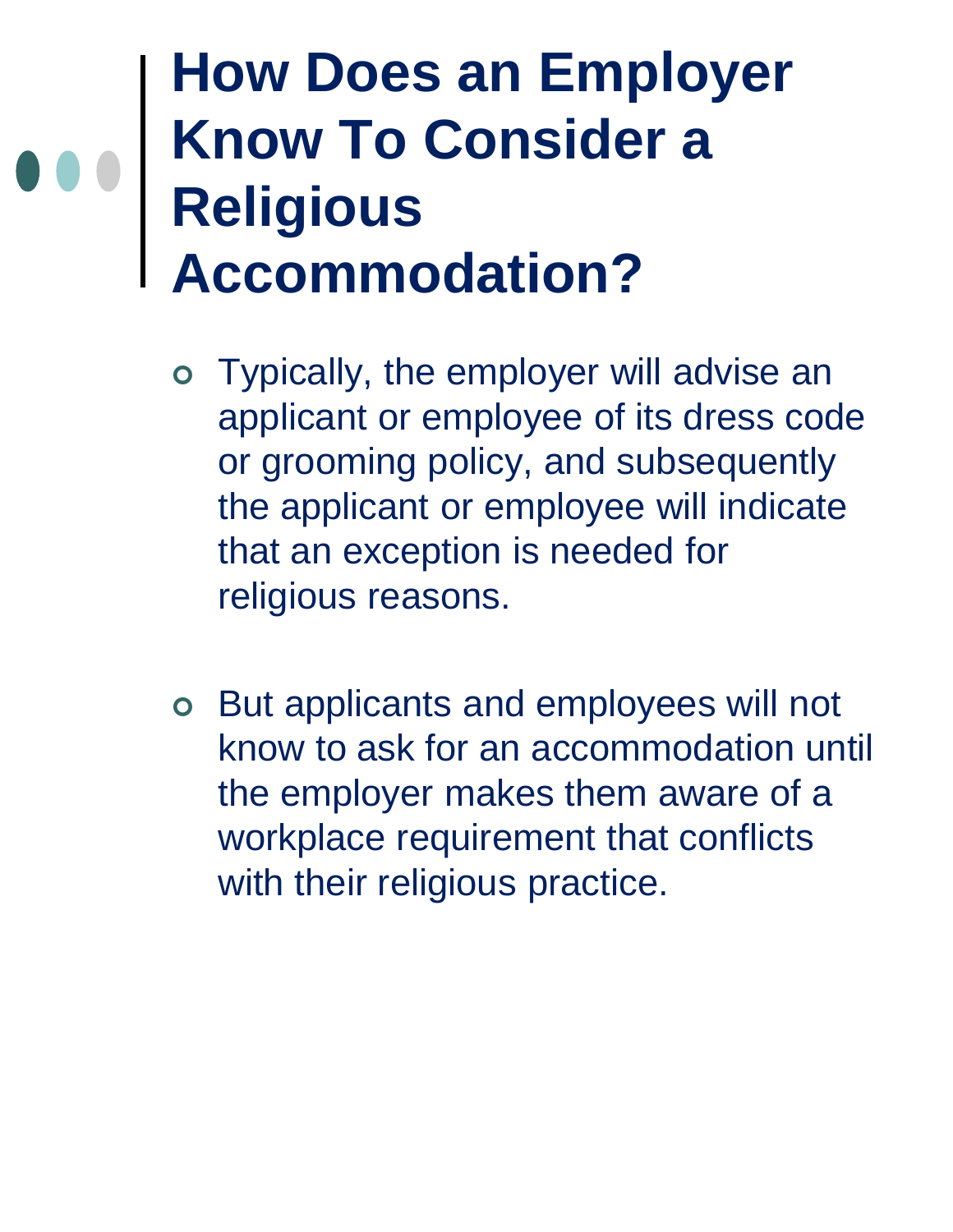## **How Does an Employer Know? (cont'd)**

- The applicant or employee need not use any "magic words" to make the request, such as "accommodation" or "Title VII."
- o If the employer reasonably needs more information, however, the employer and the employee should discuss the request.
- o In some instances, even without a request, it is obvious that the practice is religious and conflicts with a work policy, and therefore that accommodation is needed.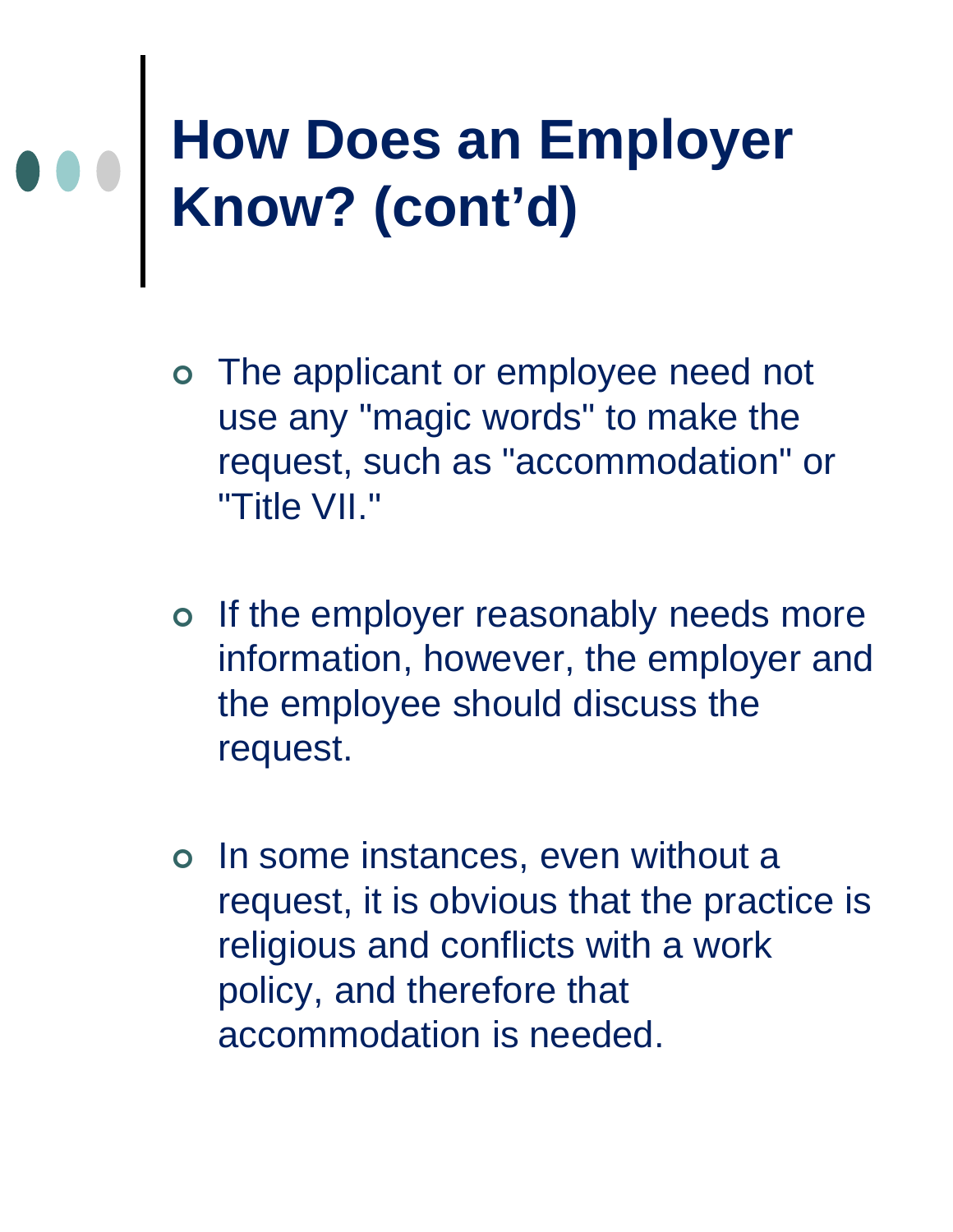## **Example: Employer Does Not Have Knowledge**

- James is hired based on an online application and a telephone interview. When he arrives the first day with an unshorn beard, his supervisor informs him of the company's "clean-shaven" policy, and tells him he must comply or be terminated.
- James refuses to shave, but fails to inform his supervisor that he wears his beard for religious reasons. He is fired.

*Does James have a viable claim for denial or religious accommodation?*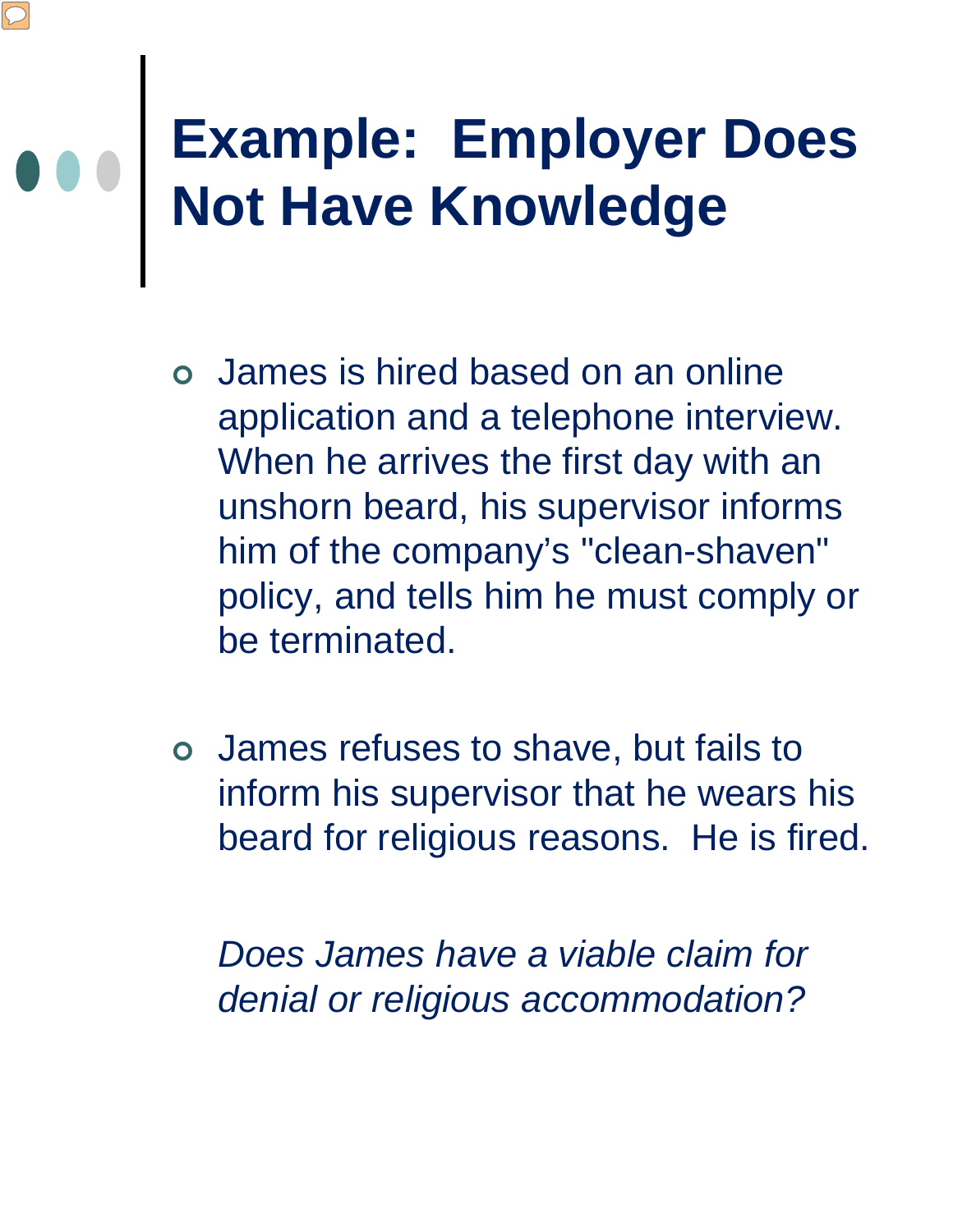#### **Example: Employer Has Knowledge**

- Aatma, an applicant for a rental car sales position who is an observant Sikh, wears a chunni (religious headscarf) to her job interview.
- The interviewer does not advise her that there is a dress code prohibiting head coverings, and Aatma does not ask whether she would be permitted to wear the headscarf if she were hired.
- The manager believes that the headscarf is a religious garment, presumed it would be worn at work, and refused to hire her because the company requires sales agents to wear a uniform with no additions or exceptions. *What result?*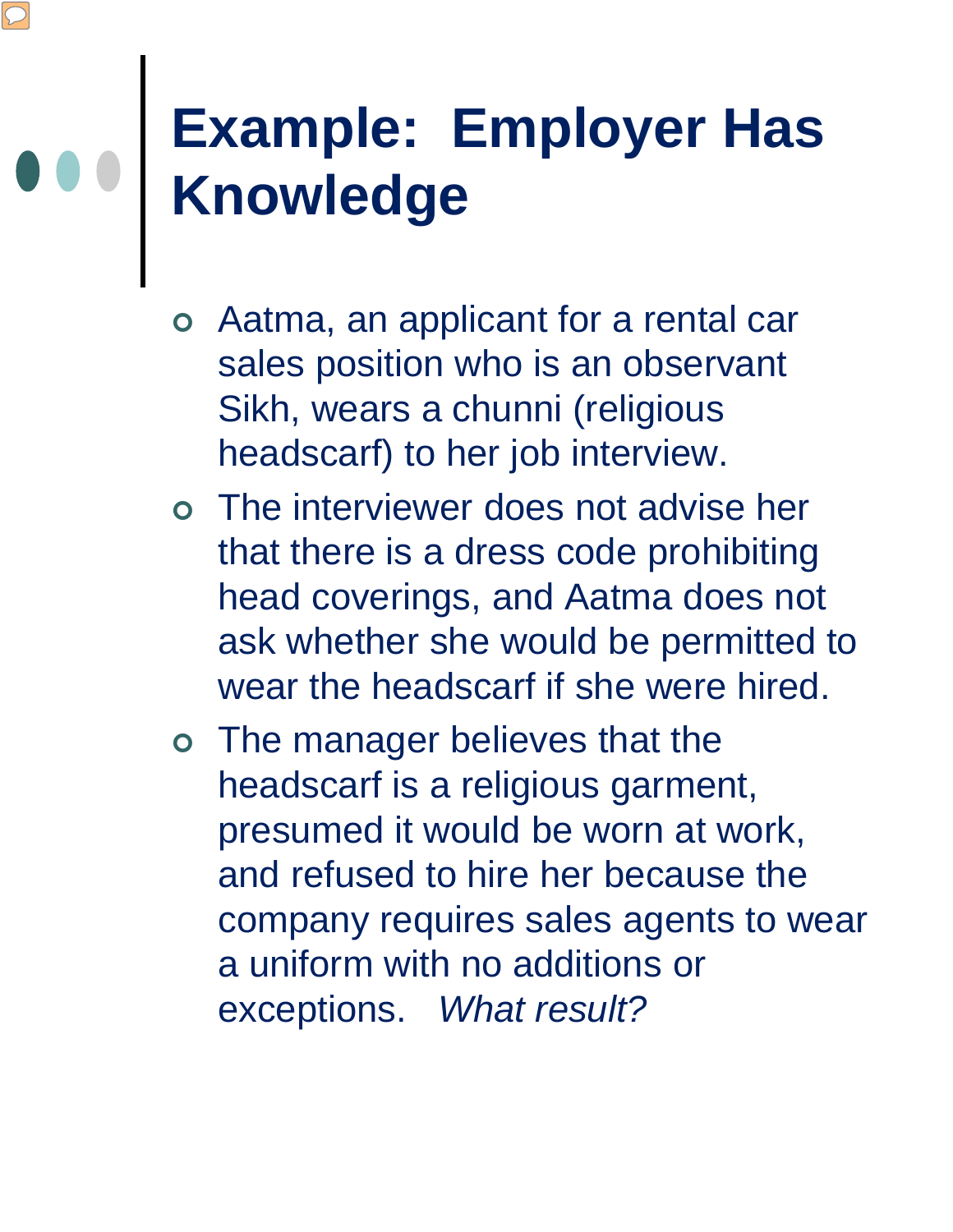### **Example: Corporate "Image" and Religious Accommodation**

- Jon, a clerical worker who is an observant Jew, wears tzitzit (ritual knotted garment fringes at the four corners of his shirt) and a yarmulke (or skull cap) in conformance with his Jewish beliefs. XYZ Temps places Jon in a long-term assignment with one of its client companies.
- The client asks XYZ to notify Jon that he must remove his yarmulke and his tzitzit while working at the front desk, or assign another person to Jon's position.
- According to the client, Jon's religious attire presents the "wrong image" and also violates its dress code prohibiting any headgear and requiring "appropriate business attire."
- o If XYZ Temps complies with the client's request, it will violate Title VII.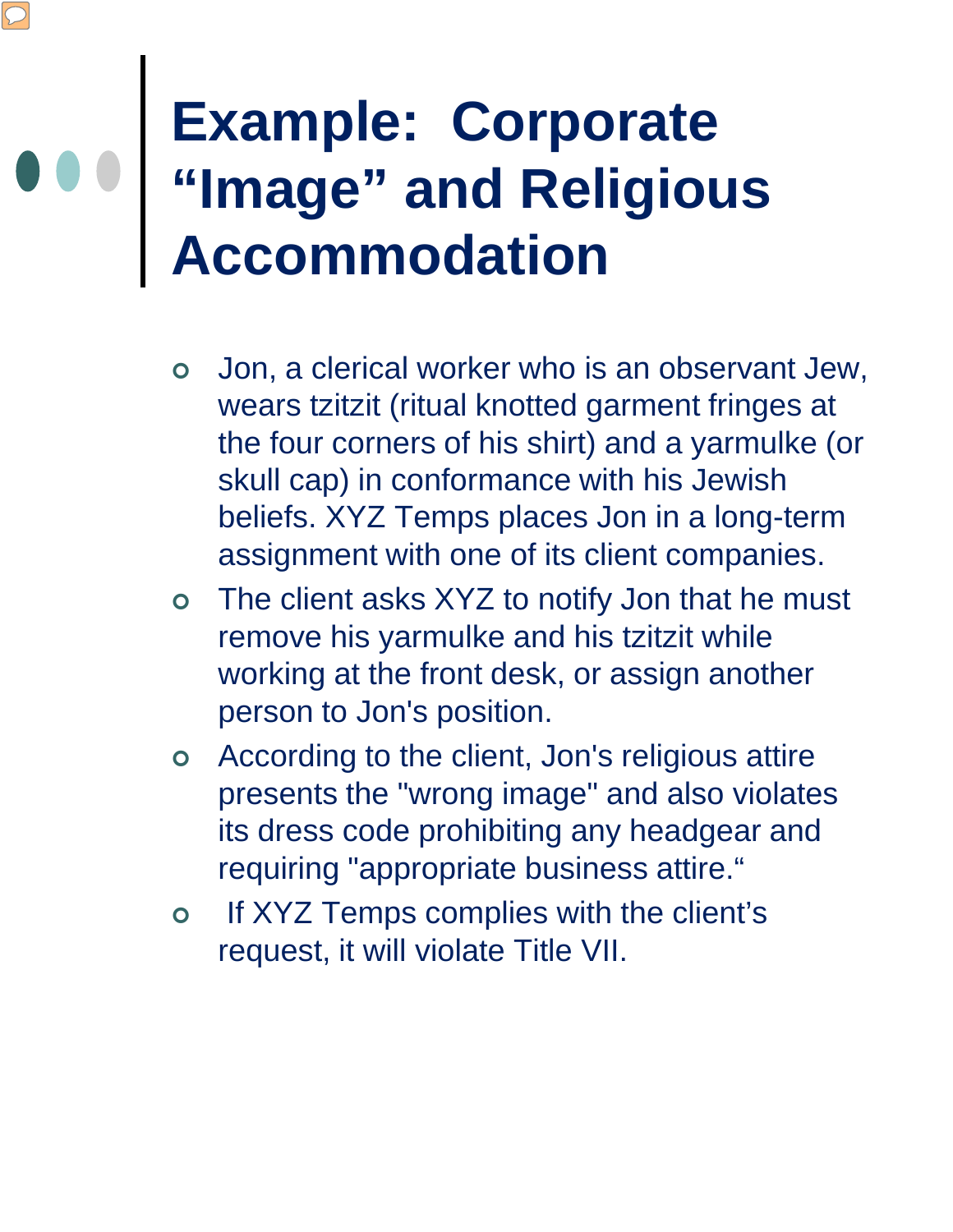#### **What About Government Agencies Whose Employees Work with the Public?**

- Government agency employers, like private employers, must generally allow exceptions to dress and grooming codes as a religious accommodation.
- There may be limited situations in which the need for uniformity of appearance is so important that modifying the dress or grooming code would pose an undue hardship.
- Therefore, it is advisable in all instances for employers to make a case-by-case determination of any needed religious exceptions.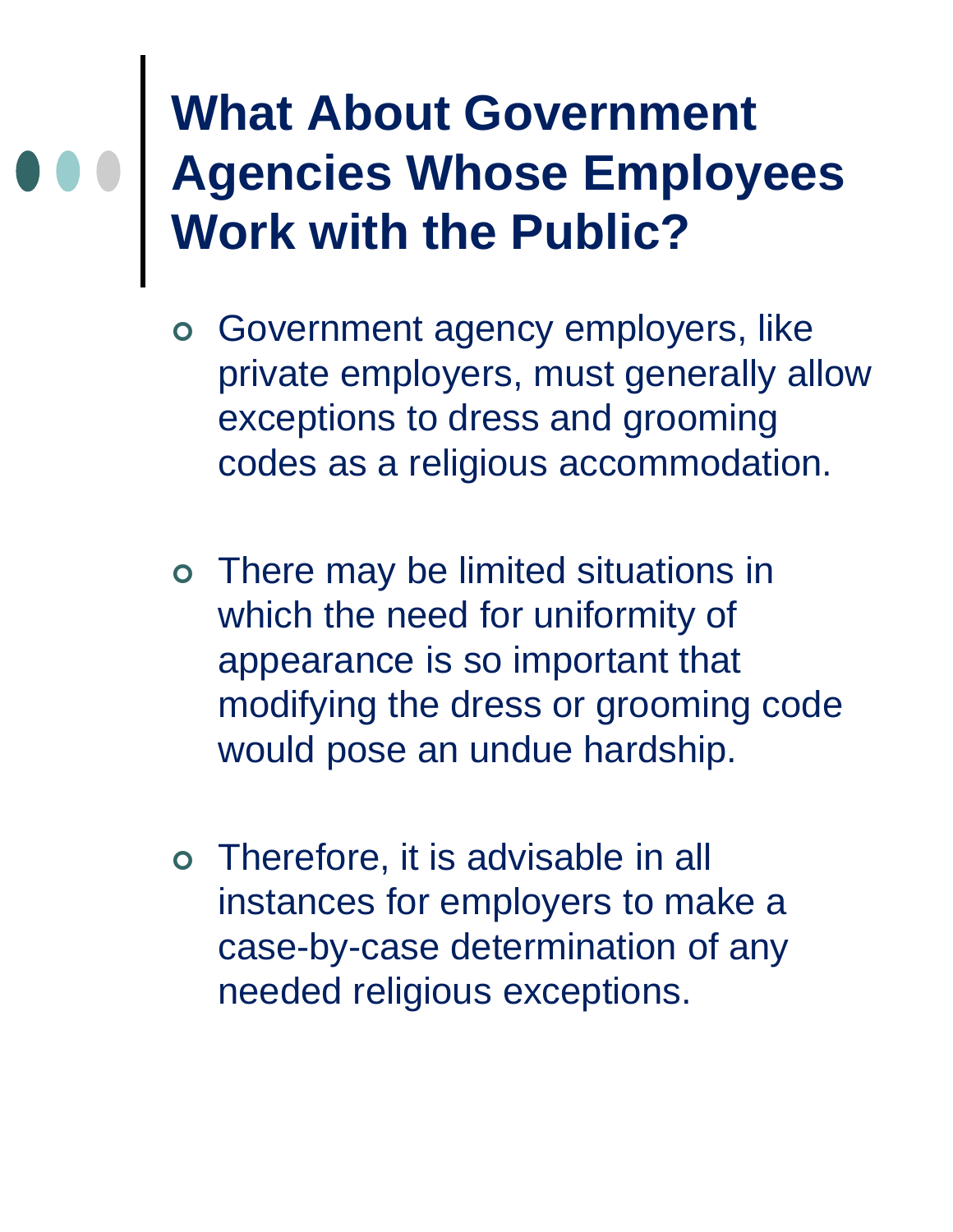## **Example: Public Employee**

- Elizabeth, a librarian at a public library, wears a cross as part of her Catholic religious beliefs. In addition, after church services she attends on Ash Wednesday each year, Elizabeth arrives at work with a black ash mark on her forehead in the shape of a cross, which she leaves on until it wears off.
- o Her new supervisor directs her not to wear the cross in the future while on duty, and to wash off the ash mark before reporting to work.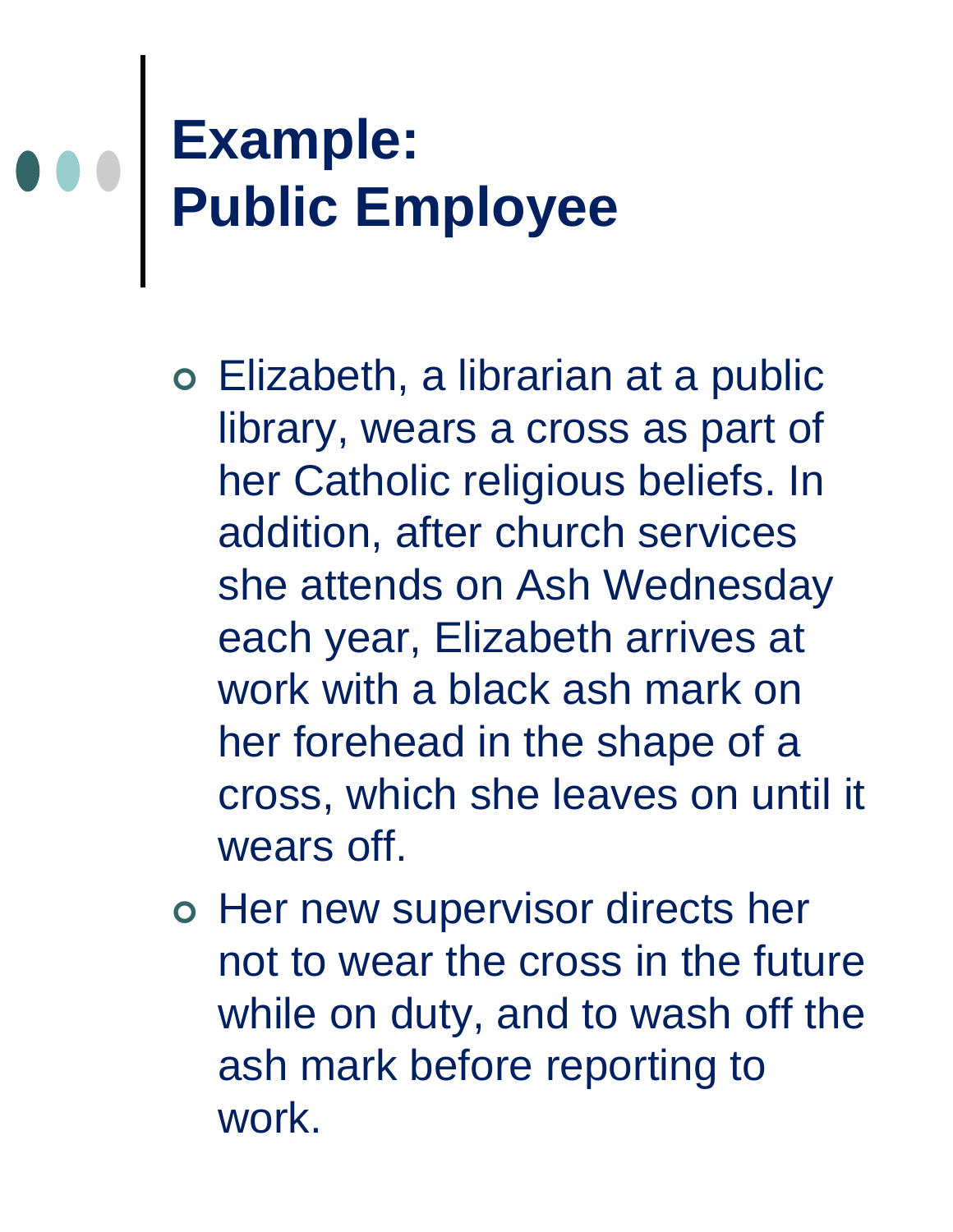### **Example: Public Employee (cont'd)**

- Because Elizabeth's duties require her to interact with the public as a government employee, the supervisor fears that her cross and ash mark could be mistaken as government endorsement of religion in violation of the Establishment Clause of the First Amendment to the U.S. Constitution. He cites the need to avoid any appearance of religious favoritism by government employees interacting with the public, and emphasizes that librarians must be viewed as impartial with respect to any information requests from library patrons.
- *Has the supervisor violated Title VII?*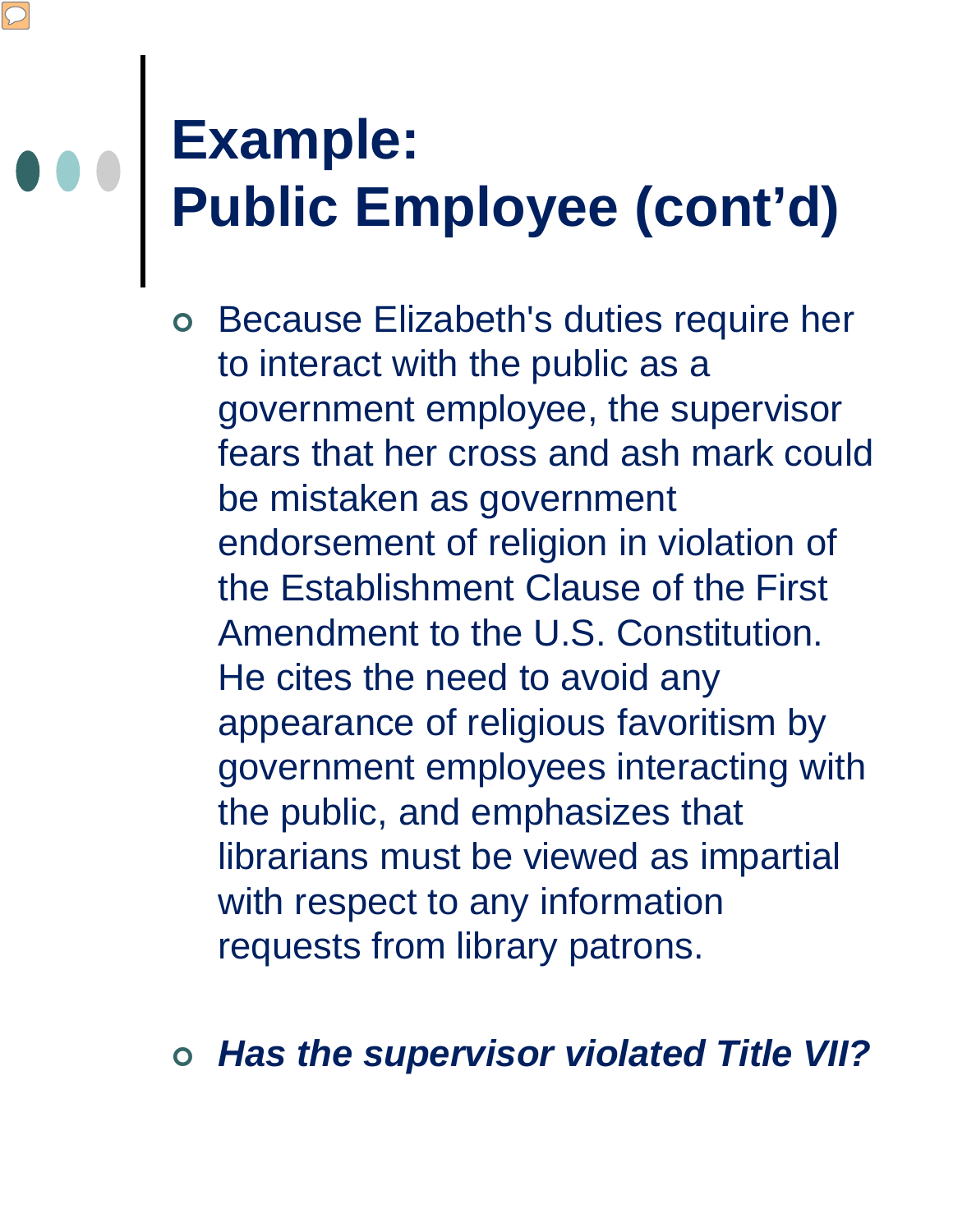### **Safety, Security, or Health Concerns**

- Safety, security, or health concerns can justify denial of accommodation *if the practice actually poses an undue hardship on the operation of the business.*
- The employer should not assume that the accommodation would pose an undue hardship.
- o In many instances, there may be an available accommodation that will permit the employer to provide accommodation without more than a minimal burden on safety, security, and health, and thereby avoid undue hardship.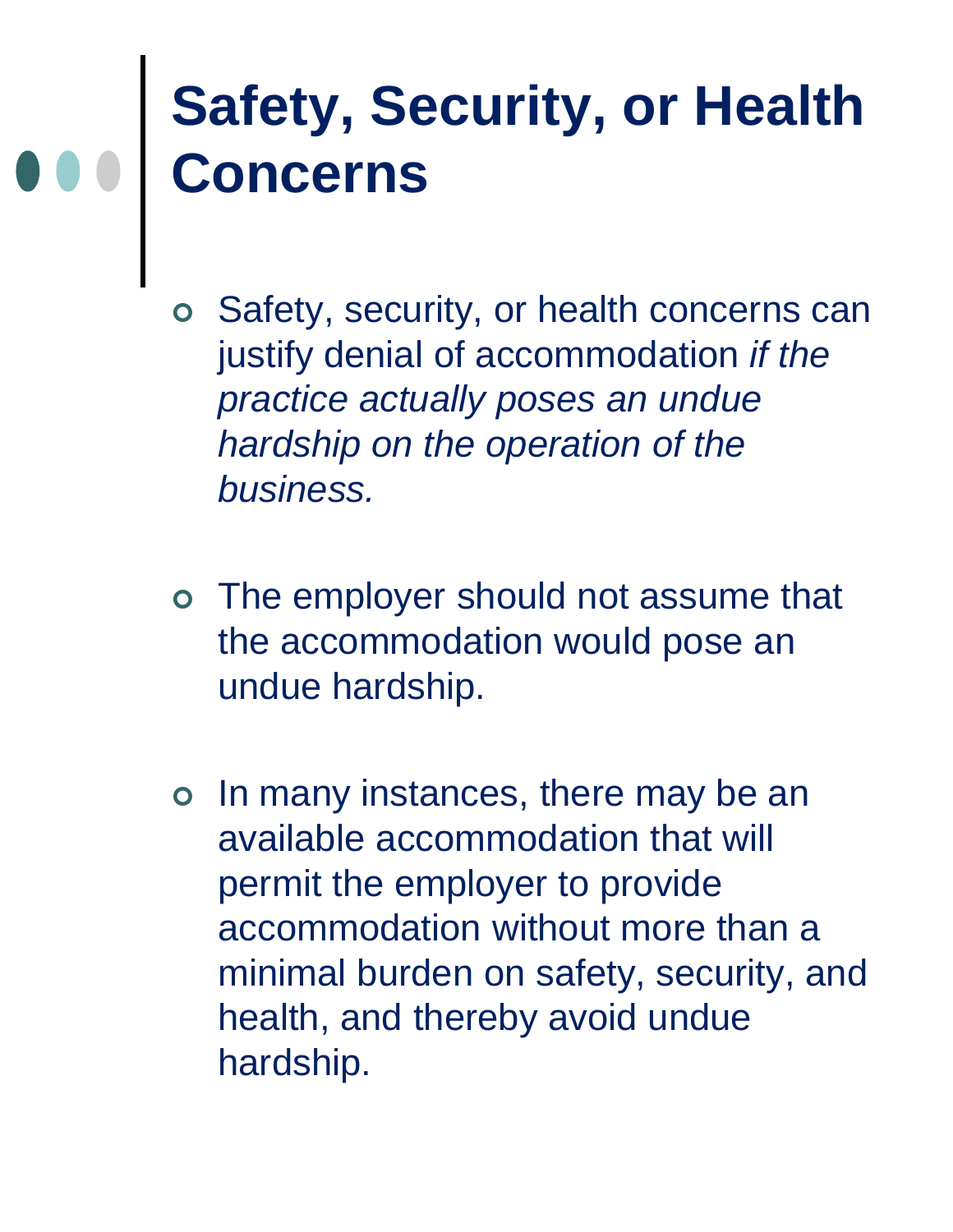#### **Ensure a Case-By-Case Determination of Accommodation Requests**

• Consider requests to wear religious headgear on a case-by-case basis to determine whether the identified risks actually exist in that situation and pose an undue hardship.

• Relevant facts may include: the individual's job, the particular garb at issue, and the available accommodations.

• *Example: Even in a correctional setting, if an individual's religious headgear can be worn in a manner that does not inhibit visual identification of the employee, and if temporary removal may be accomplished for security screens and to address smuggling concerns without undue hardship, the individual can be accommodated.*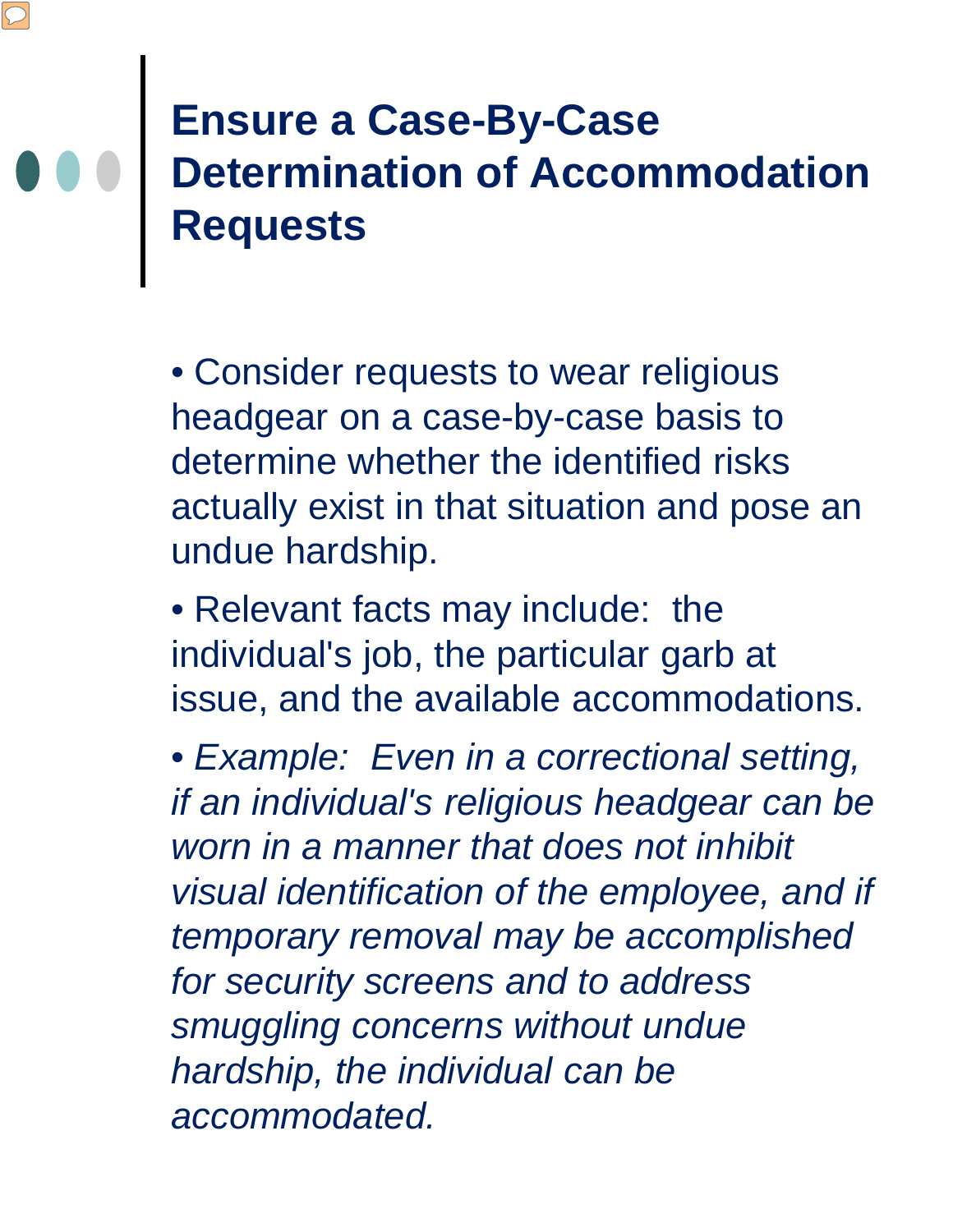

*U.S. v. New York State Dep't of Corr. Servs.*, Civil Action No. 07-2243 (S.D.N.Y. settlement approved Jan. 18, 2008): DOJ case on behalf of Muslim correctional officers who were barred from wearing religious headgear. Settlement: employee requests for religious exemptions from uniform and grooming requirements would be determined on a caseby-case basis.

*U.S. v. New York City Transit Auth*., 2010 WL 3855191 (E.D.N.Y. Sept. 28, 2010): DOJ prevailed in case on behalf of Muslim and Sikh bus drivers, train operators, and subway station agents sought exception to required logo hat, asking to affix the employer's logo to a shirt or jacket pocket or collar rather than to their turbans or headscarves (khimars).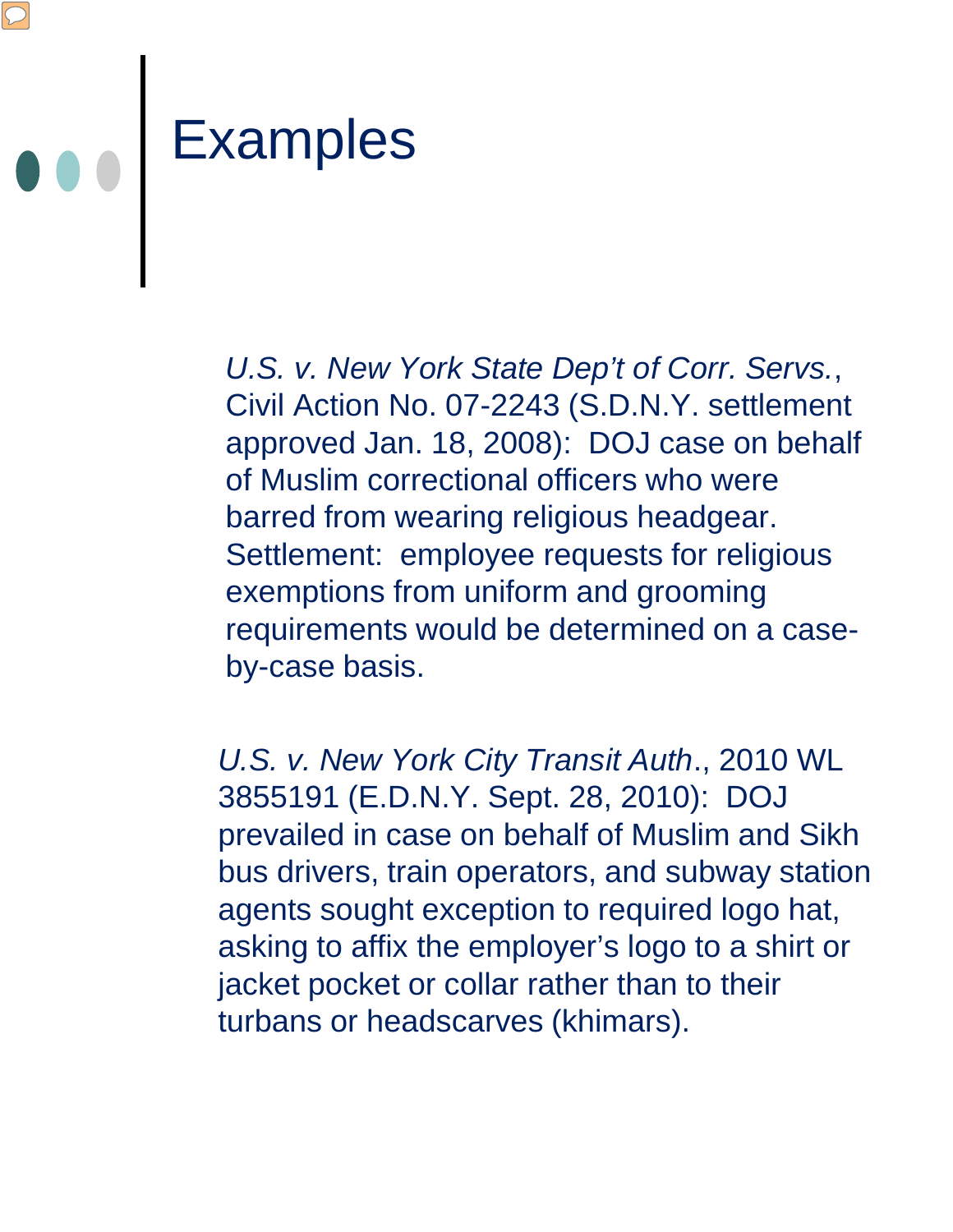# **Example: Kirpan**

- Harvinder, a Sikh who works in a hospital, wears a small (4-inch), dull, and sheathed kirpan (symbolic miniature sword) strapped and hidden underneath her clothing, as a symbol of her religious commitment to defend truth and moral values.
- When Harvinder's supervisor, Bill, learned about her kirpan from a co-worker, he instructed Harvinder not to wear it at work because it violated the hospital policy against weapons in the workplace.
- Harvinder explained to Bill that her faith requires her to wear a kirpan in order to comply with the Sikh code of conduct, and gave him literature explaining that the kirpan is a religious artifact, not a weapon. She also showed him the kirpan, allowing him to see that it was no sharper than the butter knives found in the hospital cafeteria. Nevertheless, Bill told her that her employment at the hospital would be terminated if she continued to wear the kirpan at work.

#### *Has Bill's decision violated Title VII?*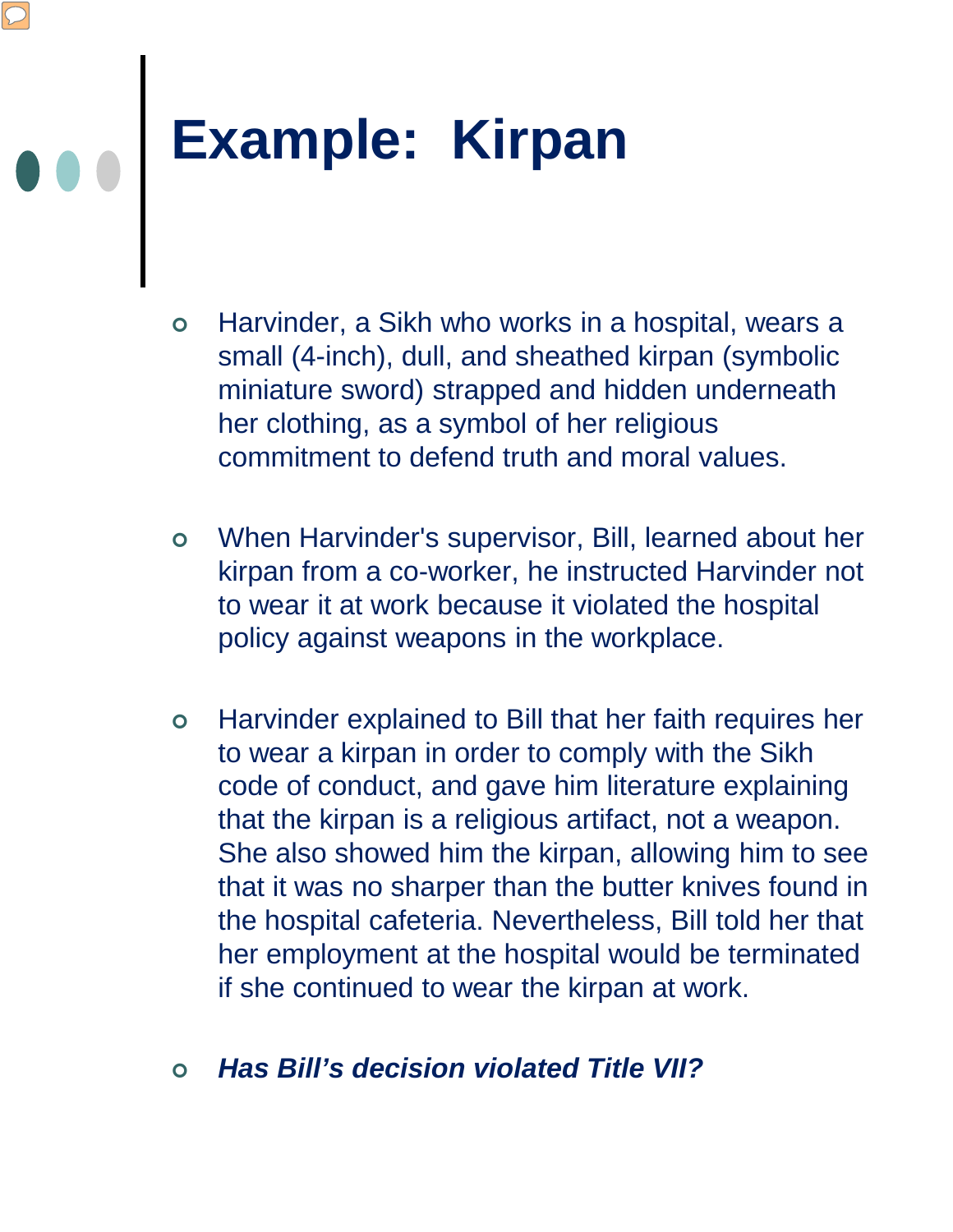#### **Harassment and Retaliation**

- *Coercion:* Requiring or coercing an employee to abandon, alter, or adopt a religious practice as a condition of employment can be disparate treatment or harassment.
- *Hostile Work Environmen*t: Religious harassment may also occur when an employee is subjected to unwelcome statements or conduct based on religion, i.e., offensive remarks about a person's religious beliefs or practices, or verbal or physical mistreatment that is motivated by the victim's religious beliefs or practices.
- *Retaliation*: remember that requests for religious accommodation are protected activity.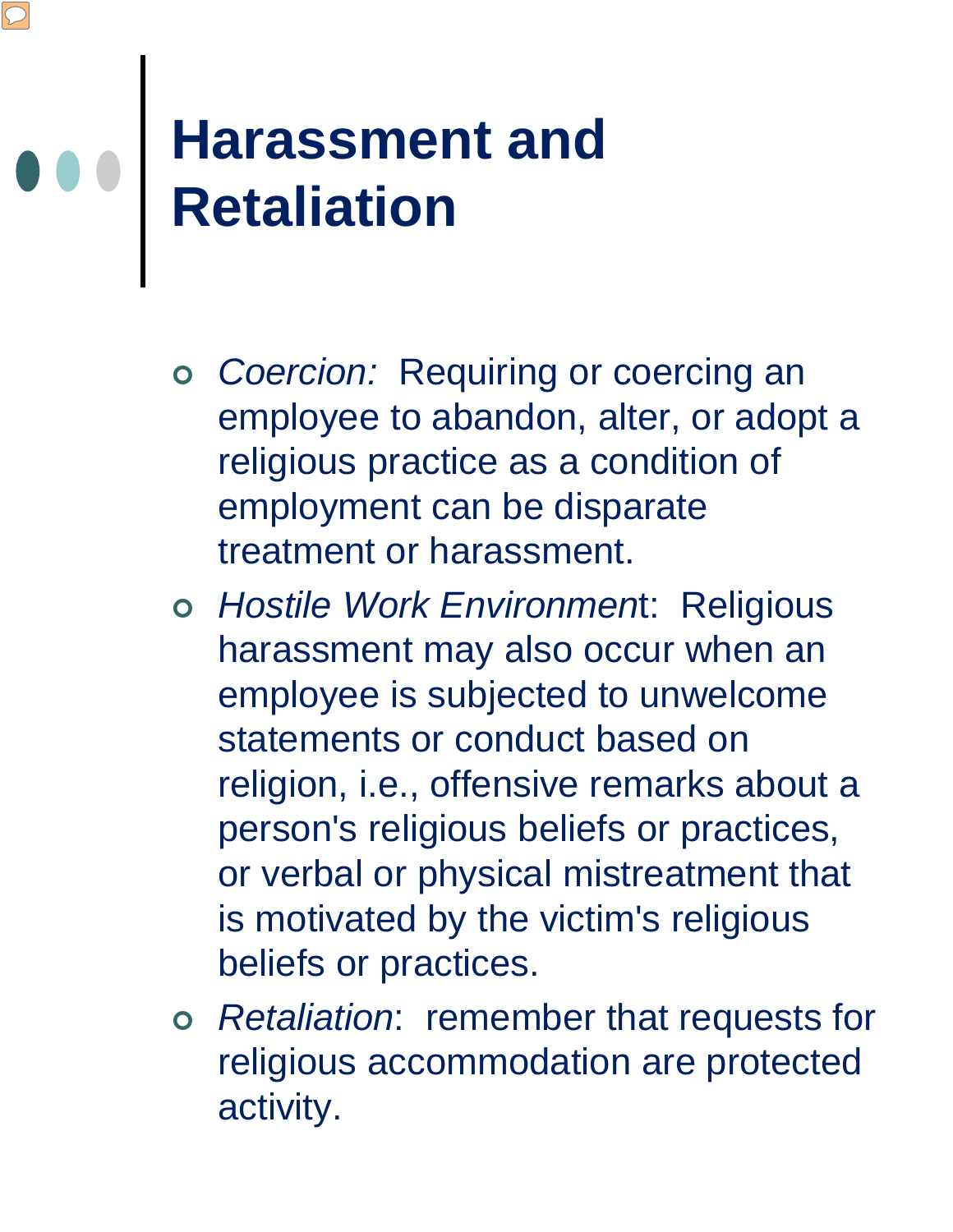## **Compliance Tips**

- Train managers to allow employees to wear religious garb absent undue hardship, even if it requires making an exception to a dress code or uniform policy.
- Train managers that the law does not permit employment decisions, including assignment to a non-customer contact position, because of "customer preference."
- Train managers not to assume that atypical dress will create an undue hardship. Consider accommodation requests based on the facts.
- Train all staff to avoid stereotyping based on religious dress and grooming.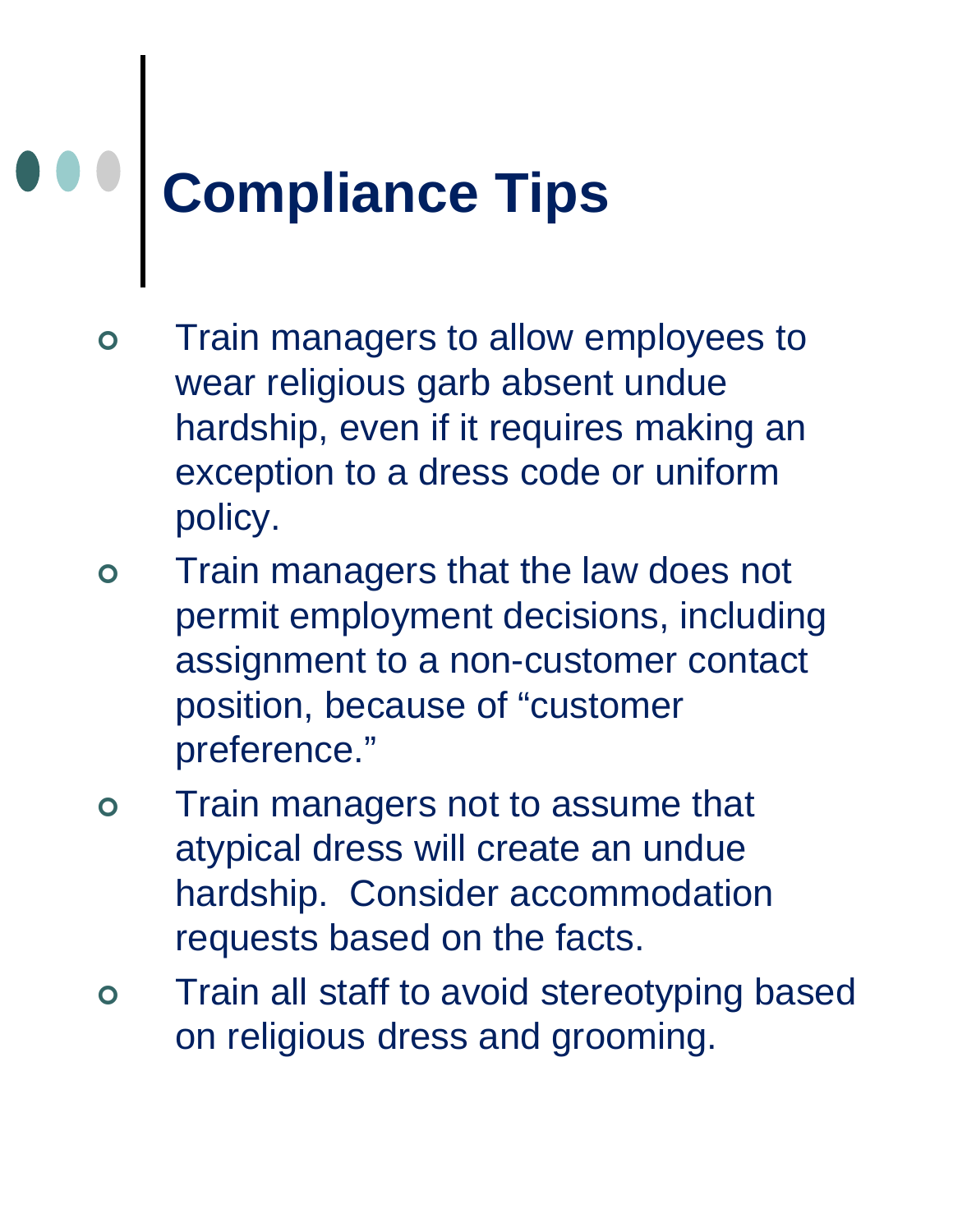### **Resources for Additional Information**

 **Religious Garb and Grooming in the Workplace: Rights and Responsibilities** 

*www.eeoc.gov/eeoc/publications/ qa\_religious\_garb\_grooming.cfm*

 **Fact Sheet on Religious Garb and Grooming In the Workplace**  www.eeoc.gov/eeoc/publications/ fs\_religious\_garb\_grooming.cfm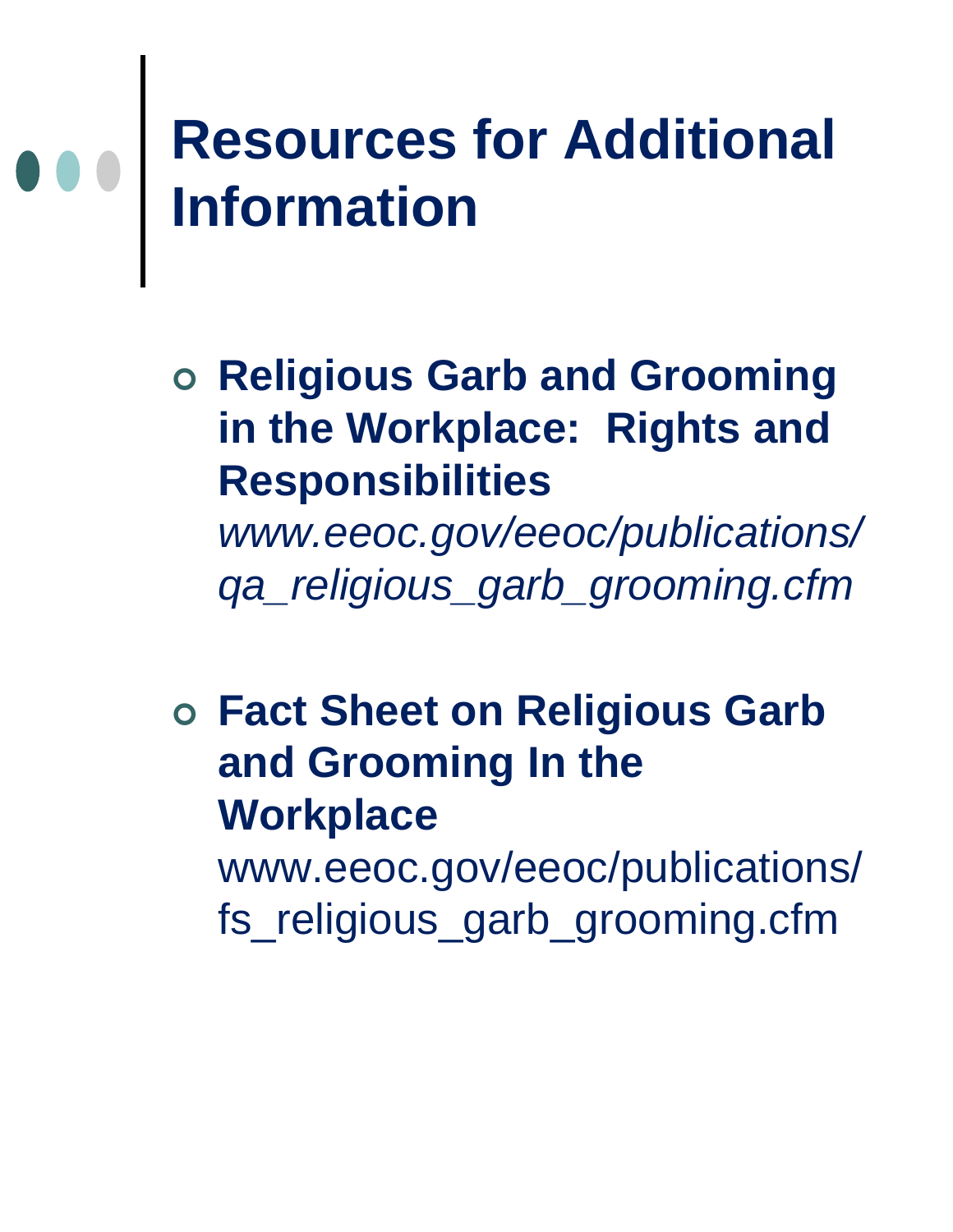## **Resources (cont'd)**



**EEOC Compliance Manual: Religious Discrimination** (2008) *www,eeoc.gov/policy/docs/ religion.html*

**Questions and Answers: Religious Discrimination in the Workplace (2008)** 

*www.eeoc.gov/policy/ docs/qanda\_religion.html*

**Best Practices for Eradicating Religious Discrimination in the Workplace (2008)** *www.eeoc.gov/policy/docs/ best\_practices\_ religion.html*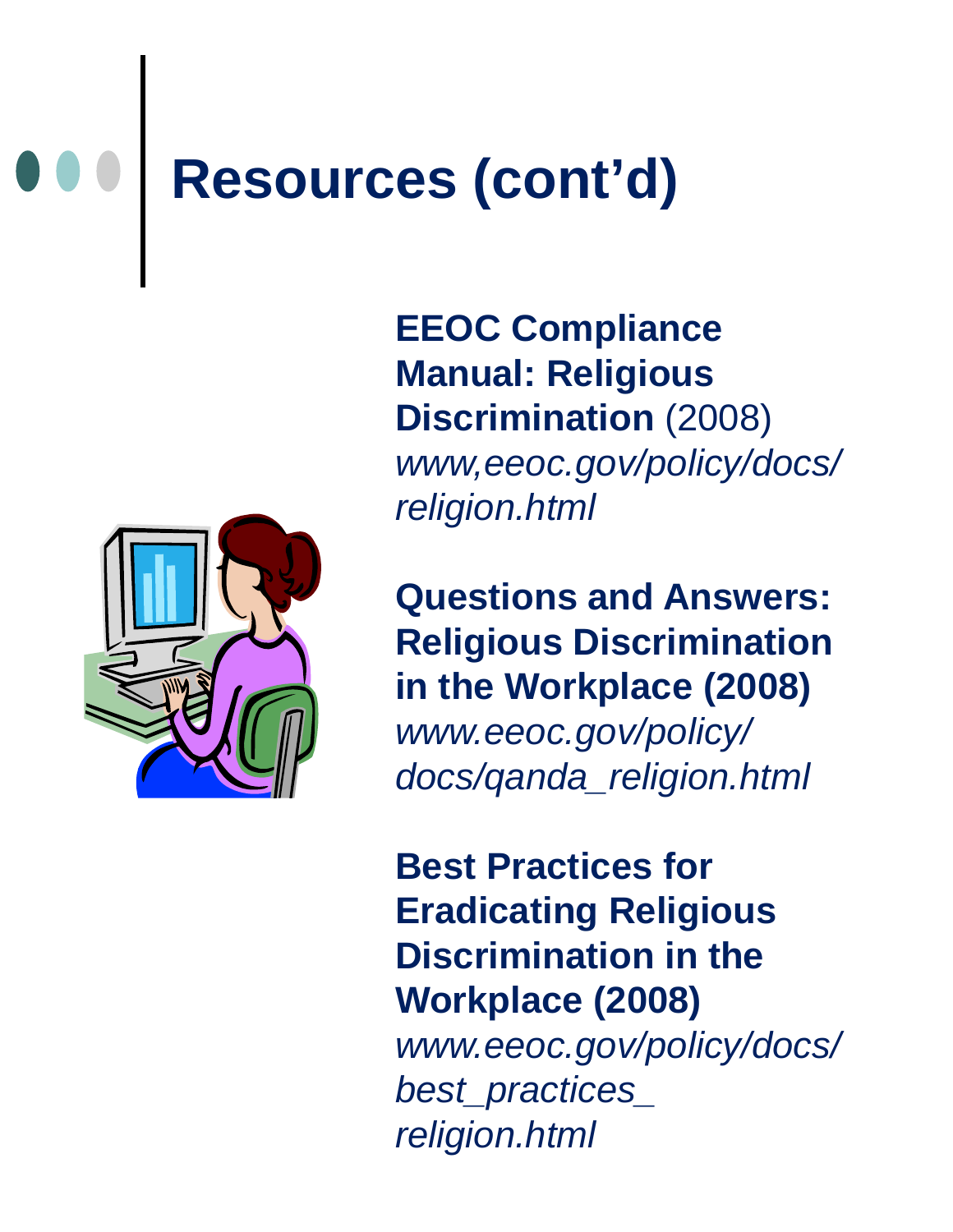## Resources (cont'd)

 **Guidelines on Religious Discrimination** 29 CFR Part 1605

 **Questions and Answers About Employer Responsibilities Concerning the Employment of Muslims, Arabs, South Asians, and Sikhs**

*www.eeoc.gov/eeoc/publications/backl ash-employer.cfm*

 **Questions and Answers About the Workplace Rights of Muslims, Arabs, South Asians, and Sikhs Under the Equal Employment Opportunity Laws** 

*www.eeoc.gov/eeoc/publications/backl ash-employee.cfm*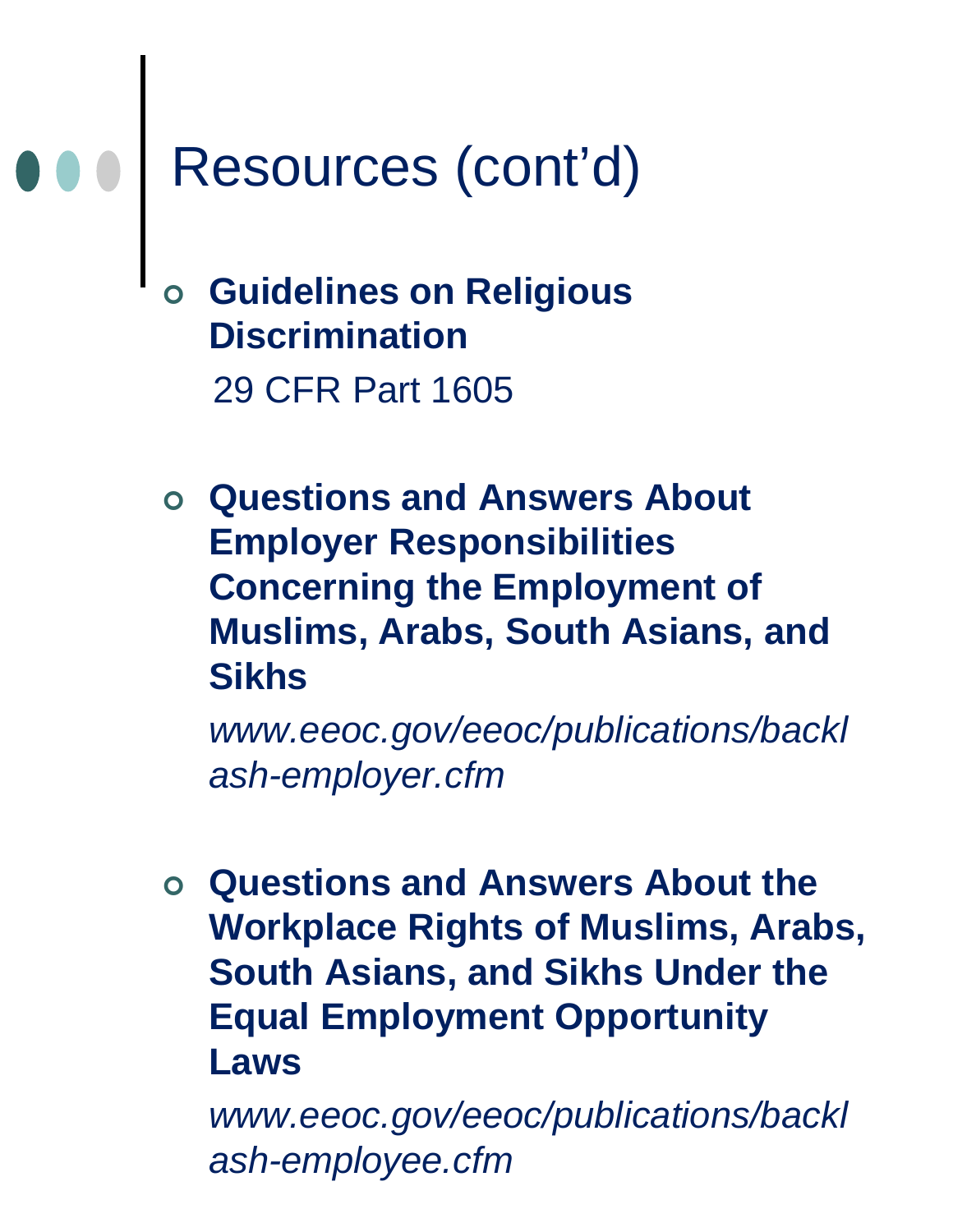## Resources (cont'd)

 **Guidelines on Religious Exercise and Religious Expression in the Federal Workplace (1997)** 

*[http://clinton2.nara.gov/WH/New/](http://clinton2.nara.gov/WH/New/html/19970819-3275.html) [html/19970819-3275.html](http://clinton2.nara.gov/WH/New/html/19970819-3275.html)*